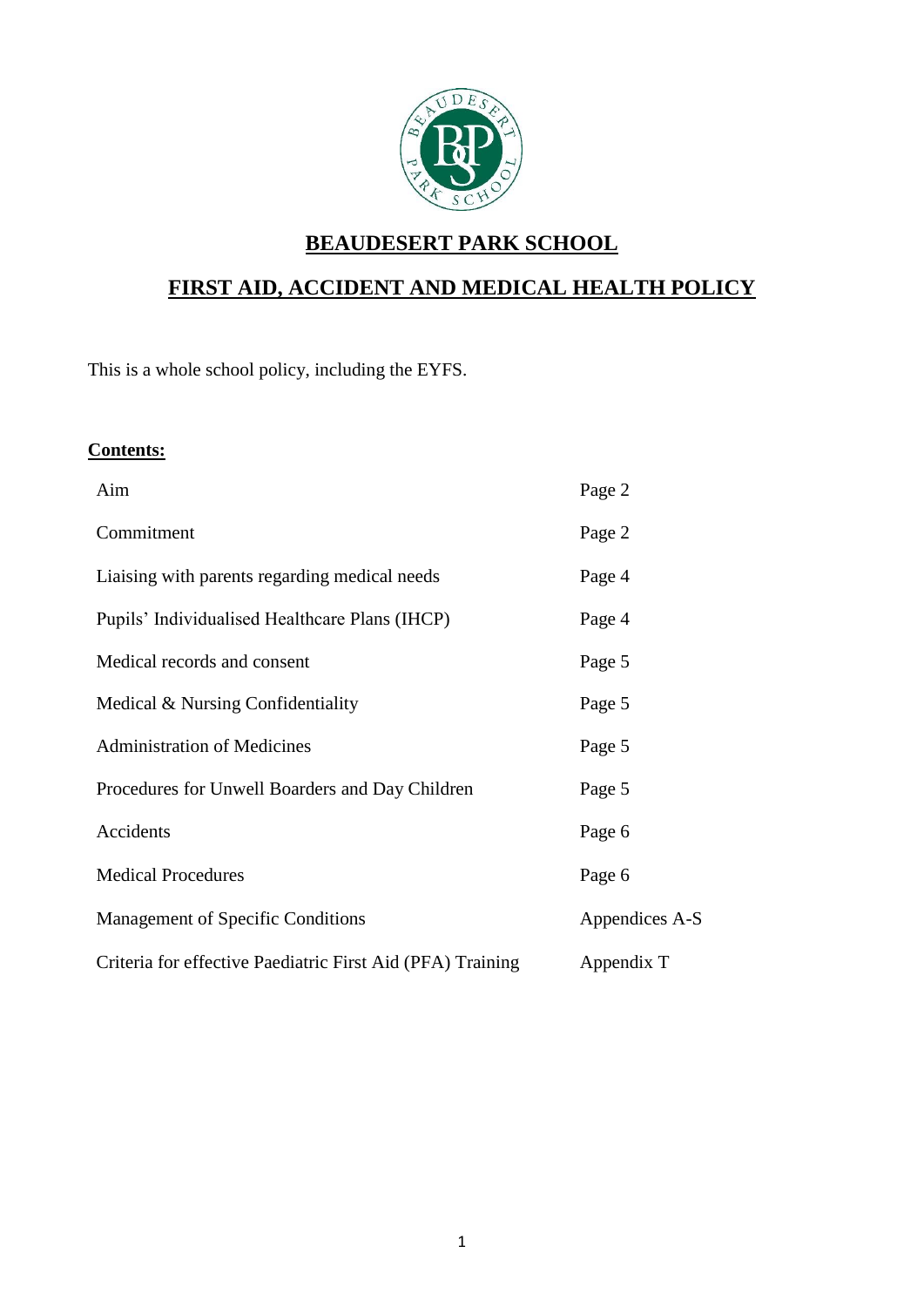# AIM

This policy sets out the responsibilities and methods by which Beaudesert Park School ("the School") makes provision for first aid and medical health needs.

#### COMMITMENT

The School is committed to providing sufficient numbers of School Nurses and First Aid personnel to deal with accidents and injuries that occur within the School and school grounds and to providing these personnel with sufficient training, retraining and equipment to ensure that they are able to carry out their duties competently.

Furthermore, the Childcare Act 2006 says childcare is 'any form of care for a child including education or any other supervised activity' and, as Early Years Registered provision is offered within our Pre-prep, our School is committed to upholding the legal requirements set out in the Statutory Framework for the Early Years Foundation Stage (2021).

This publication specifies that "at least one person who has a current paediatric first aid (PFA) certificate must be on the premises and available at all times when children are present, and must accompany children on outings." Our EYFS staff, including any assistant who might be in sole charge of the children for any period of time, hold full current PFA certificates, which are consistent with the required criteria (Appendix T) and are renewed every three years. PFA certificates are available to parents on request and a list of PFA qualified staff is displayed at the entrance to the Pre-prep and the Nursery entrance.

All appointed School Nurses and First Aiders will be briefed fully on their responsibilities and provided with information and training on first aid (and re-training) to ensure that the statutory requirements and the needs of the School are met.

We have a Surgery at the School on the first floor of the main building led by School Nurses Deanna Davies and Liz Powell.

All registered nursing staff have a professional responsibility to practice within the bounds of the Nursing and Midwifery Council (NMC) (2018) Code of Professional Conduct.

There is a qualified School Nurse on duty on the School site:

Monday – Friday,  $8am - 5.30pm$  and Saturday mornings when the School is in session

In addition, the Matrons and House Parents who are all qualified First Aiders, are available to respond to any medical matters which arise at other times. They also take the Opus Medicines Awareness for Schools training every 2 years:

Resident House Parents –Mr and Mrs Layton - Emergency First Aid at Work (EFAW)

Resident Assistant House Parent – Mr Griffiths - EFAW

Resident Assistant Matron – Gemma Price EFAW

Non-resident Matrons:

Jackie Excell - EFAW

Allyson Owens - EFAW

Lisa Nicole - EFAW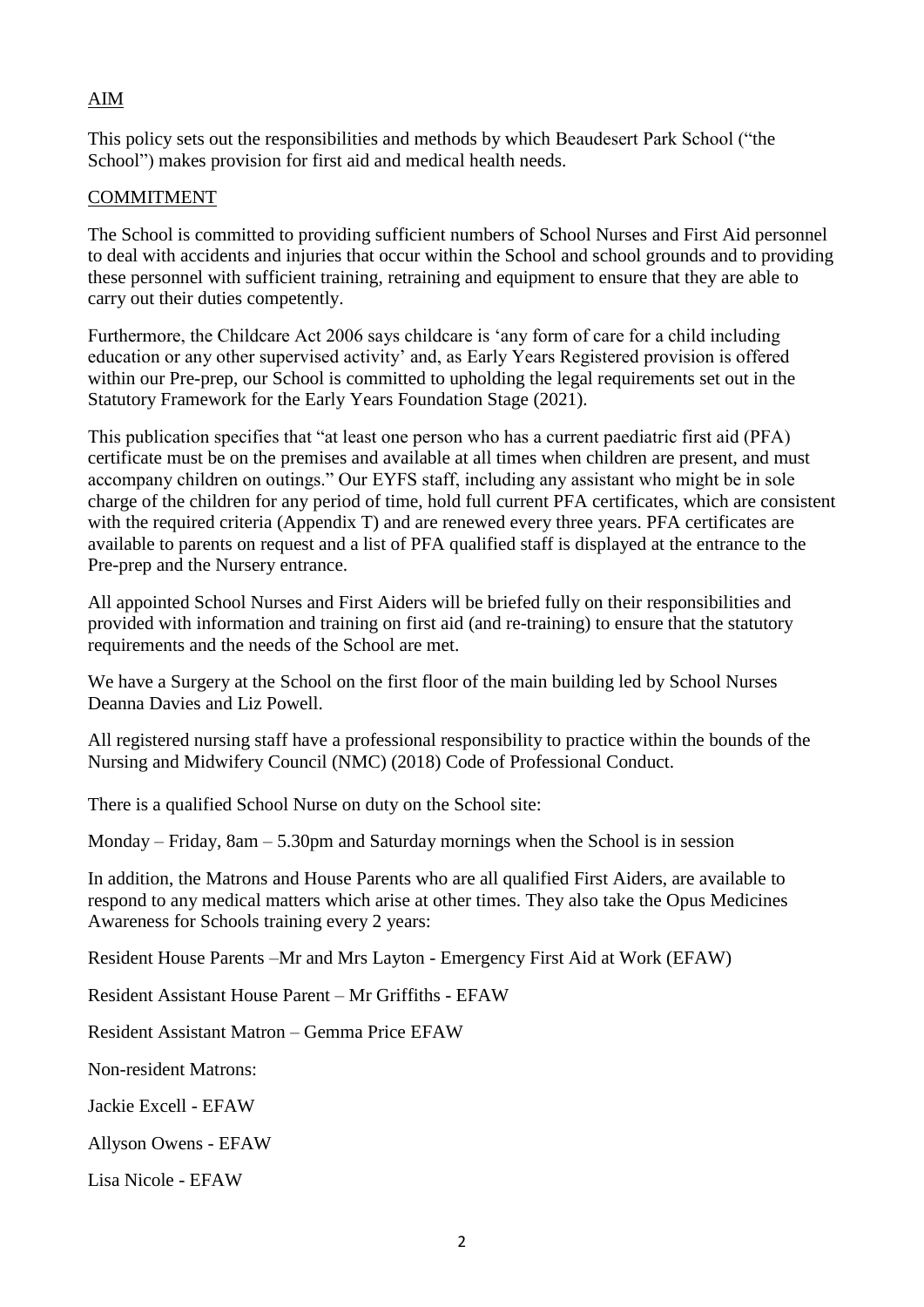Sally Gardiner – EFAW

Kim Thomas - EFAW

Selected members of the full-time teaching staff are qualified as First Aiders (EFAW), as well as some of the peripatetic staff. The School Nurse/Matron will administer first aid, deal with accidents and emergencies or help if someone is taken ill. In the unlikely event that neither are available, first aid trained staff will attend.

All first aid personnel receive updated training (EFAW) every 3 years.

There are paediatric first aid trained staff present in the EYFS setting and on trips with the children.

There is always a qualified School Nurse in attendance at the games field for matches.

Within the School and school grounds or sports field, the School Nurse or Matron will decide when an ambulance should be called for injuries or illness.

If the School Nurse is not in attendance, the first aiders will call an ambulance as necessary.

First aid boxes are placed in all areas of the School where an accident is considered possible or likely to happen (see pages 6 & 7) e.g., sports hall, tennis courts, DT room, Pre-prep, Performing Arts Centre, minibuses, swimming pools, laboratories.

There are three Automated External Defibrillators (AEDs) located in:

- 1. Main entrance lobby
- 2. Swimming Pool lobby
- 3. In the Pavilion at the playing fields.

First aid bags are always taken with groups of pupils who are going out of School on organised trips or to participate in sporting events. We keep records of all accidents/injuries and have a procedure in place for ensuring that they are reviewed regularly in order, where possible, to minimise the likelihood of recurrence.

We must notify Ofsted within 14 days of any serious accident, illness, injury or death of a child in EYFS and notify the Charity Commission via their Serious Incident reporting channel.

All medical details are entered in the child's school medical record, including treatment and medicine given and details of contact with parents.

Parents may contact the School Nurses at any time, should they wish to discuss any concern that they might have relating to their child's health.

If we believe that any child in School is suffering from a notifiable disease identified as such in The Health Protection (Notification) Regulations 2010, the School Nurses will liaise with the child's parents/guardian, registered GP Practice and local Health Protection Agency.

Severe accidents, where hospital admission or attention of a doctor is required, are reported to the Health and Safety Executive, if necessary, under RIDDOR – the Reporting of Injuries, Diseases and Dangerous Occurrences Regulations 2013. Under RIDDOR we are obliged to report accidents to pupils which arise out of, or in connection with, a work activity and where the child is taken directly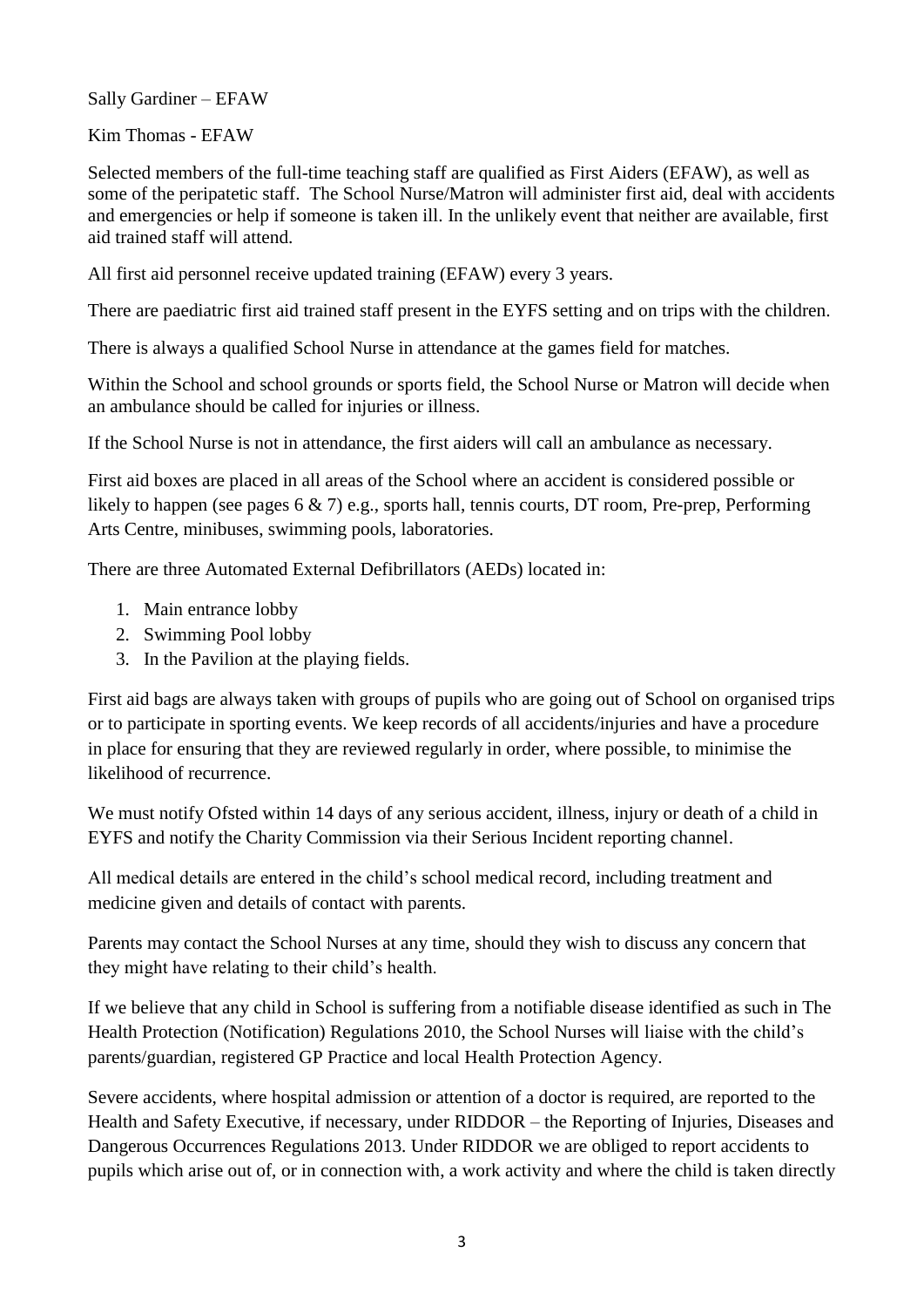to hospital for treatment. The School Nurses will assess the accident or incident using a prescribed form to consider whether it was caused by:

- A failure in the way a work activity was organised (e.g., inadequate supervision on a school trip)
- The way equipment or substances were used (e.g., machinery or science experiments), and/or
- The condition of the premises (e.g., poorly maintained or slippery floors)

For employees, the rules are slightly different. Certain specified injuries (and deaths) must be reported, as well as any accident which prevents the injured person from continuing their normal work for more than seven days.

# LIAISING WITH PARENTS REGARDING MEDICAL NEEDS

The School promotes ongoing communication with parents to ensure that all of our pupils' specific medical needs are identified and met. Parents or legal guardians have primary responsibility for their child's health and are responsible for notifying the School if their child develops a medical condition which requires specific support and/or the administration of either prescription or nonprescription medication within School.

The School requests that medication is only taken into School if it is essential – where it would be detrimental to the pupil's health not to administer medication during the school day. Where possible, medicines should be taken at home before and after attending School. See also the School's Administration of Medicines Policy.

We will endeavour to contact parents/guardians by telephone or email if a child suffers anything more than a minor injury, or if a child becomes unwell, or if we have any worries or concerns about a child's health.

# CHILD'S INDIVIDUALISED HEALTH CARE PLANS

Where a child has long-term or complex health needs, the School Nurse will work in partnership with parents and the child to produce an Individual Health Care Plan (IHCP) that supports their medical needs in School. This will include details of the child's medical condition, what specific support the child needs in school and when it should be provided. A copy of this will be kept within the child's school medical record.

Once in place and implemented, the School Nurse is responsible for ensuring that the IHCP is being adhered to within School.

The IHCP will be reviewed at regular intervals in agreement with the parents and child, but as a minimum at least yearly.

Parents/carers are responsible for informing the School of any medical changes so that any subsequent alterations to the IHCP can be made in a timely manner.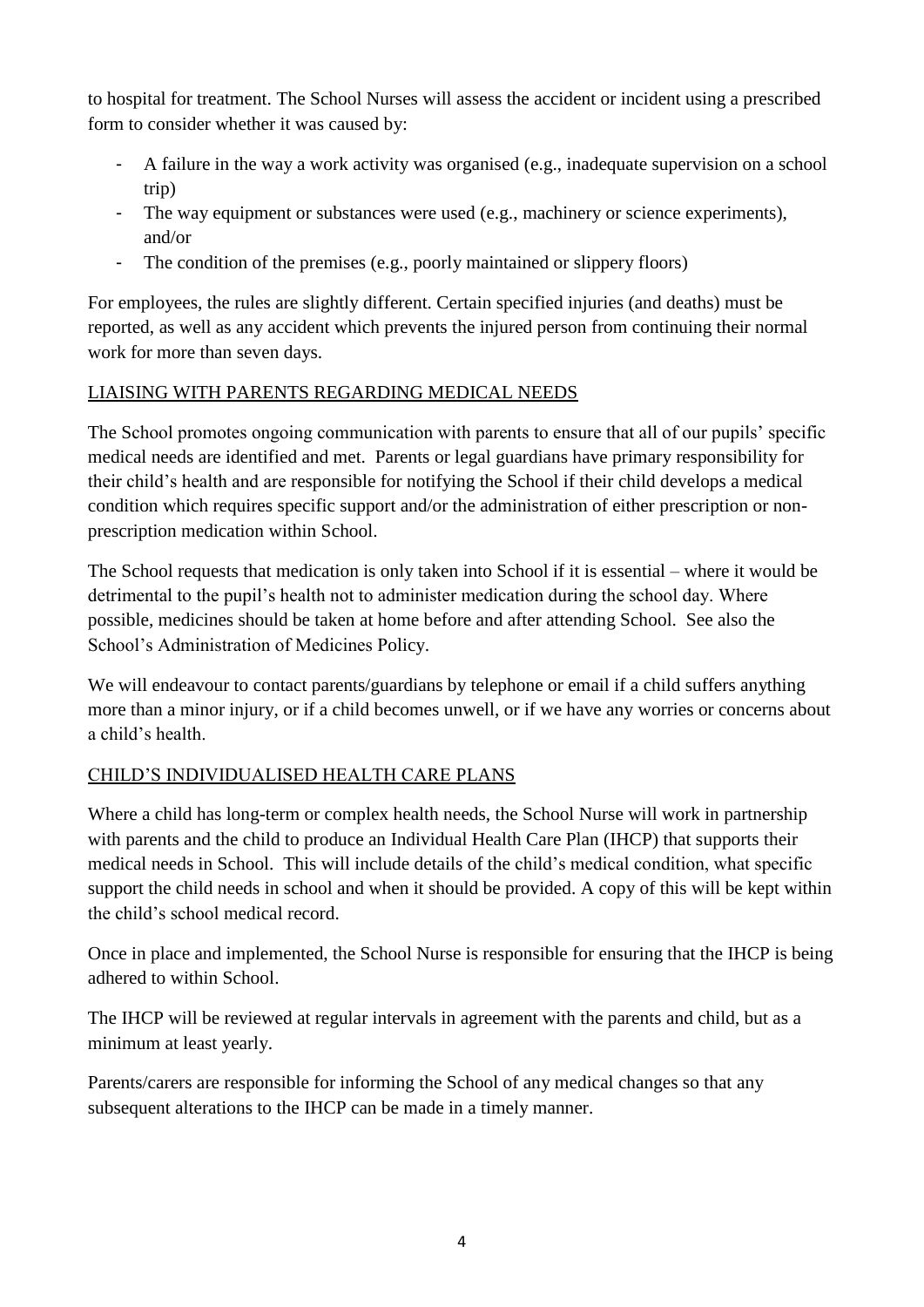# MEDICAL RECORDS AND CONSENT

Parents of all pupils in School are required to complete a medical questionnaire/personal data form before their child joins the School. Parents will receive a reminder email on a yearly basis requesting that they inform the School Nurse of any new medical developments or changes in their child's health, to ensure that medical records are accurate and up to date.

Parents are required to provide written parental consent for their child to receive prescription medicines, non-prescription medications and first aid whilst in the School's care.

## MEDICAL & NURSING CONFIDENTIALITY

The confidentiality and rights of pupils as patients are appropriately respected by the School. This includes the right of a pupil deemed to be "Gillick Competent" to give or withhold consent for his/her own treatment. (Fraser guidelines, more commonly referred to as Gillick competence is used in medical law to decide whether a child (16 years or younger) is able to consent to his or her own medical treatment, without the need for parental permission or knowledge. A child will be Gillick competent if he or she has sufficient understanding and intelligence to understand fully what is proposed). However, in providing medical care, protection and in consideration of the welfare of the child, it is recognised that on occasions a Doctor and/or Nurse may liaise with parents/ guardians, academic staff and allied health professionals, and that information, ideally with the pupil's prior consent, will be passed on as appropriate. With all medical matters, the Doctor and Nurse will respect a pupil's confidence except on rare occasions when the Doctor or Nurse considers that it is in the child's better interests, or necessary for the protection of the wider school community, to breach confidence and pass information to a relevant person or body.

#### ADMINISTRATION OF MEDICINES

Please refer to the Administration of Medicines Policy, which is a whole school policy including the EYFS.

#### PROCEDURES FOR UNWELL BOARDERS AND DAY CHILDREN

If a child is unwell and unable to attend School:

#### *Day Children*

Parents must inform the School before 8.20am that their child will be absent.

If the child is well enough to attend School but cannot take part in games, PE or swimming, parents must notify the School, either by a note which the child can hand either to the form teacher or School Nurse, or by telephoning or emailing the School.

If a child is unable to take part in sporting activities for longer than a week, new notification will be required every Monday morning.

If a note has stated "off sport until further notice", a second note will be required when the child is to resume games.

If a child is taken ill during the school day, he/she is taken to the School Nurse/Matron who will assess them and attend to their health needs. If it is a temporary sickness, the child will remain in the sick bay until he/she recovers and then return to class. If the child continues to be unwell and is unlikely to return to class, the School Nurse/Matron will inform parents by telephone or email and discuss the possibility of the child being collected to be taken home.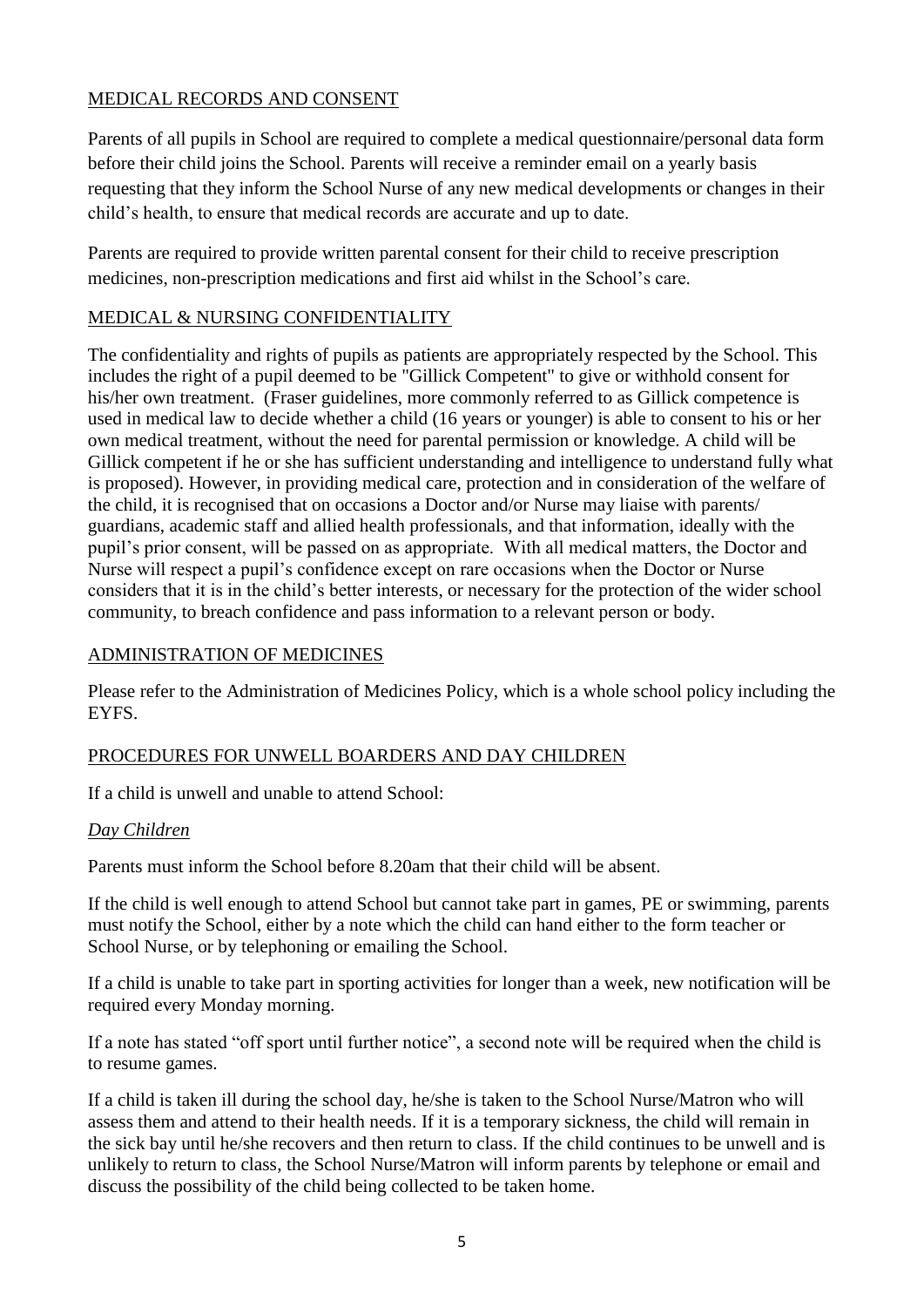In the event of both a boy and girl being unwell at the same time, provision can be made to use a dormitory, next to the Surgery, so that the different sexes can be cared for separately.

# *Boarders*

Children will remain in the boarding house until seen by the School Nurse who will assess the child and judge whether the child needs to go home or is well enough to resume school activities.

House Parents are on call for all children in the boarding house throughout the night and can be summoned by means of the 'night-time call' button.

If the House Parents have any concerns regarding the child's health and require further medical advice/assistance, they will call 111 and act accordingly, as well as call the parents as soon as possible.

## ACCIDENTS

All accidents are recorded in an accident book, with the time, date, place and nature of the accident completed by the member of staff who witnessed it or who was in charge at the time.

There is a separate accident book in the Pre-prep office.

## *Accident Procedure*

In the event of an accident that requires a child to be taken to hospital, the following procedure will apply:

- Unless there is a threat of immediate danger to the child, where possible the child must not be moved.
- Call the School Nurse or First Aider (EFAW or Sports FA) to assess injury. Ensure airway is clear.
- If there is any indication that the injury is serious to the head, leg or spine, call for an ambulance and inform parents/guardian.
- If the School Nurse or First Aider (EFAW or Sports FA) thinks the child can be moved, accompany the child back to the school surgery for further assessment and onward referral to allied health services such as the child's GP or local Minor Injuries Unit. Inform the parent/guardian what has happened.
- Details of the accident are written up in the Accident Book. In Pre-Prep one copy is kept in the Pre-Prep office and a copy is sent home. In the Prep school the accident form is kept in the Surgery.

#### MEDICAL PROCEDURES

All children needing medical attention should go to the School Nurse/Matron in the Surgery.

If the School Nurse is off duty or not in the Surgery, a notice on the surgery door will denote where Matron can be located.

A list of locations for the First Aid boxes can also be found in the Surgery.

First Aid boxes are in the following locations:

- 1 Minibus x 9
- 2 Forest School hanging in the shed
- 3 Games Field x 2 (in Pavilion and maintenance shed)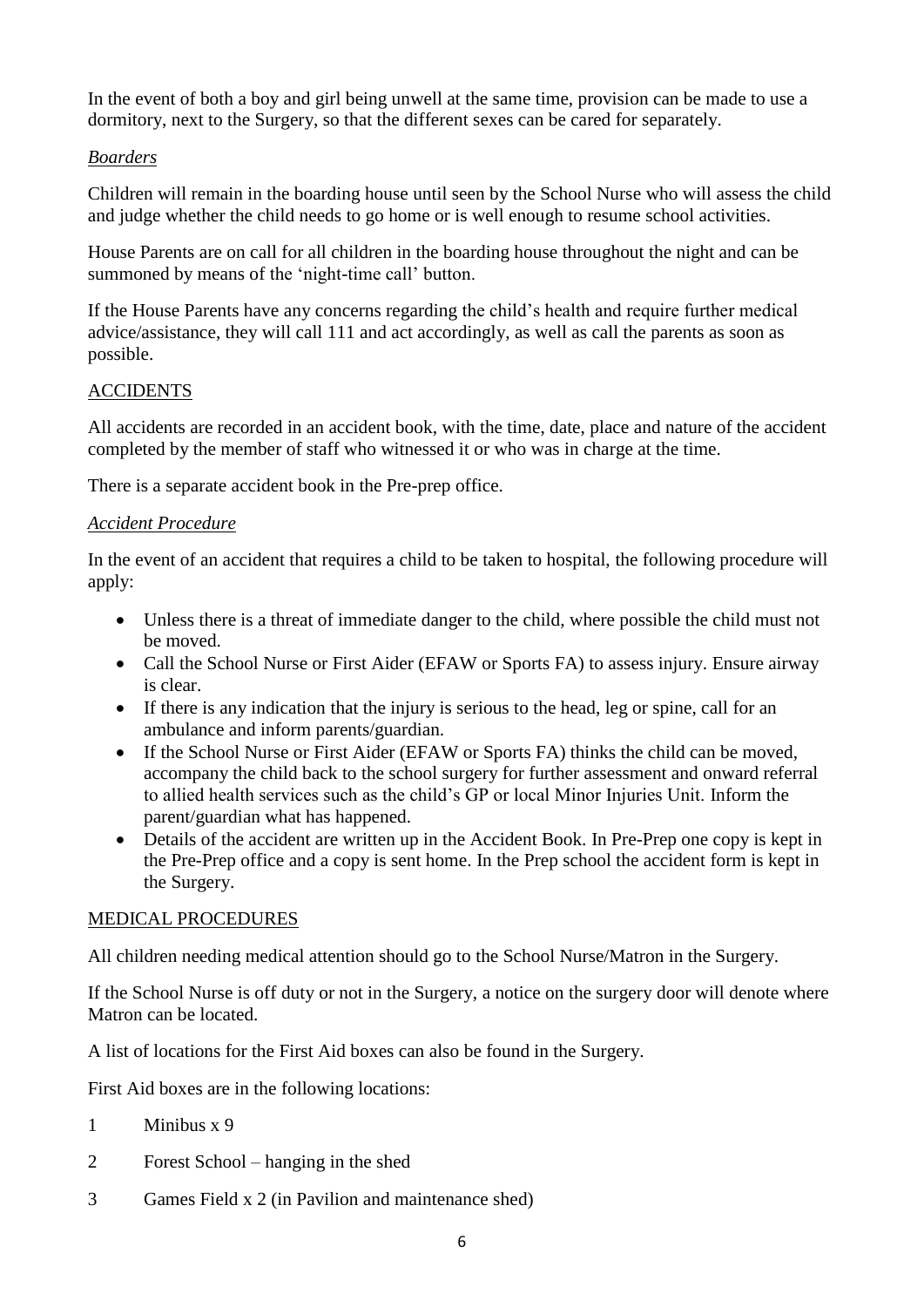- 4 Indoor swimming pool (in the foyer area) and outdoor when open (staff take first aid kit down to the pool)
- 5 DT Room hanging on wall by the sink
- 6 Science laboratory  $x$  3 in First Aid marked cupboards by the sinks
- 7 Lower tennis courts pavilion
- 8 Pre-prep  $x^2$  Pre-prep office in red rucksacks
- 9 Kitchen (responsibility of the contract caterers)
- 10 Sports Hall in corridor between sports hall and swimming pool
- 11 Stable yard (maintenance)
- 12 Performing Arts Centre in marked cupboard under sink in downstairs kitchen
- 13 Qube on the wall in the (swimming pool side) entrance corridor
- 14 Staff kitchen opposite staff room

There is a Catastrophic Bleed Kit located in the Stable Yard maintenance shed.

These are checked by the School Nurses at the beginning of each term and re-stocked.

If any member of staff uses an item from any box, the School Nurse must be notified and restocked.

#### MANAGEMENT OF SPECIFIC CONDITIONS

Procedures for the management of the below conditions are included as Appendices:

| Appendix A                                       | Management of sports injuries                | Page 10 |
|--------------------------------------------------|----------------------------------------------|---------|
| Appendix B                                       | Management of a head injury                  | Page 11 |
| Appendix C                                       | Management of concussion                     | Page 13 |
| Appendix D                                       | Management of away match injuries            | Page 15 |
| Appendix E                                       | Anaphylaxis                                  | Page 16 |
| Appendix F                                       | Asthma                                       | Page 18 |
| Appendix G                                       | <b>Diabetes</b>                              | Page 20 |
| Appendix H                                       | Epilepsy                                     | Page 21 |
| Appendix I                                       | Eating Disorders Management                  |         |
| Appendix J                                       | Self-harm guidelines                         |         |
| Appendix K                                       | Management of infectious diseases            |         |
| Appendix L<br>Management of needlestick injuries |                                              | Page 26 |
| Appendix M                                       | Headlice<br>Page 27                          |         |
| Appendix N                                       | Dental management                            |         |
| Appendix O<br>Tick bite management               |                                              | Page 29 |
| Spillage of bodily fluids<br>Appendix P          |                                              | Page 30 |
| Continence<br>Appendix Q                         |                                              | Page 31 |
| Appendix R                                       | Verruca management                           |         |
| Appendix S                                       | Management of a Cardiac Arrest and use of an | Page 33 |
|                                                  | <b>Automated External Defibrillator</b>      |         |
| Appendix T                                       | PFA Certificate Criteria                     | Page 37 |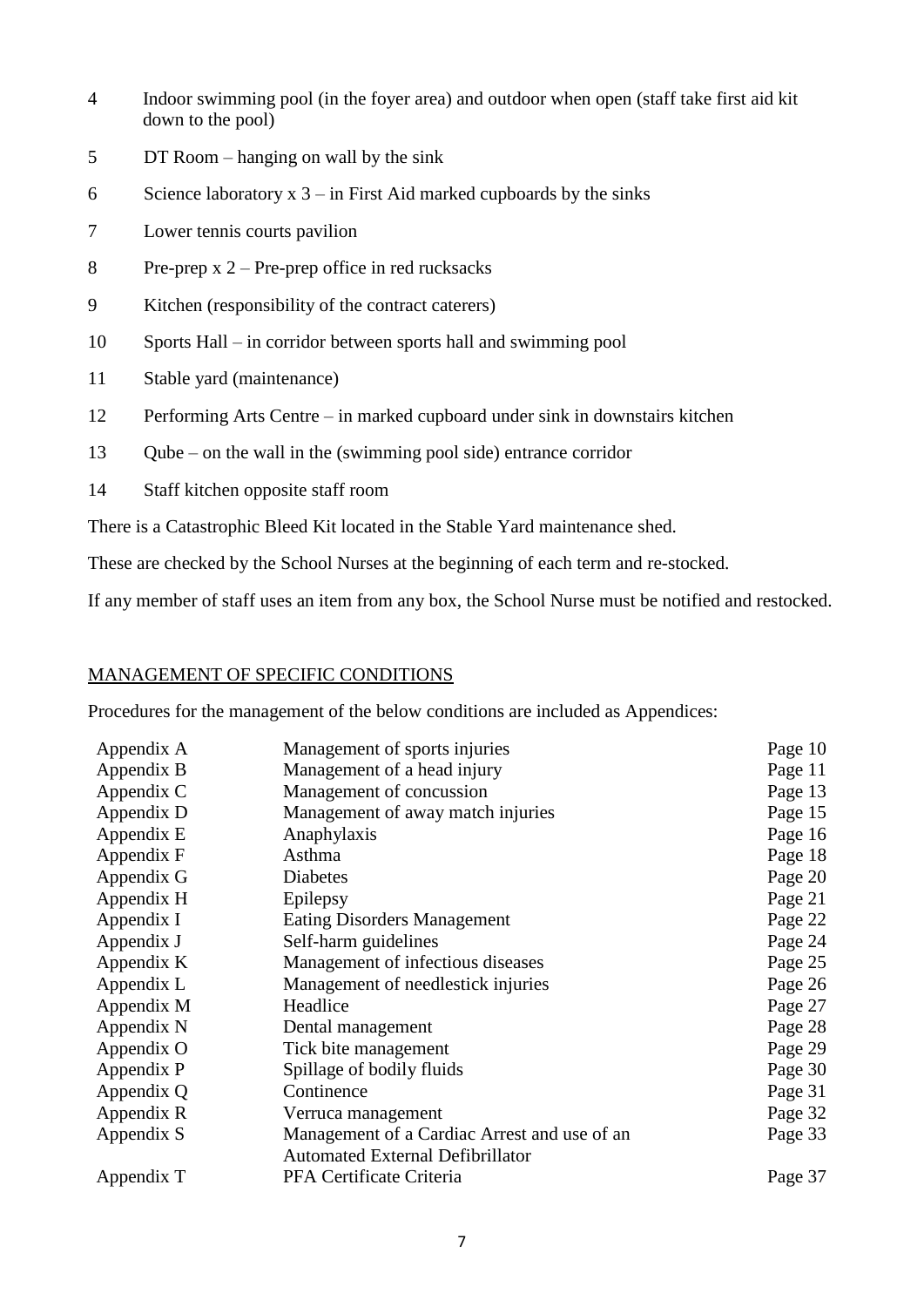#### NEW PROCEDURES DUE TO COVID 19

#### Commitment

Sealed bags containing personal protective equipment (PPE) are available within all first aid bags and with the AED (automated external defibrillators) for first aid use when required.

Staff will inform school nurses when these PPE packs have been used in order for these to be replenished.

Procedures for day children presenting with symptoms of Covid-19

If a child is taken ill during the school day, he/she is taken to the School Nurse/Matron who will assess them and attend to their health needs.

The School Nurse/Matron will follow current NHS guidance on Covid-19 symptoms, as available at:

<https://www.nhs.uk/conditions/coronavirus-covid-19/symptoms/>

If a child or member of staff presents with symptoms of Covid-19 the following measures will be taken:

- Parents/carers will be contacted immediately and requested to collect their child at the earliest opportunity.
- The child will be cared for in a separate isolation room, whilst awaiting collection.
- Separate toilet facilities are available for their use.
- PPE will be worn by staff caring for the child if a distance of 2 metres cannot be maintained.
- On arrival at school, parents/carers should telephone school reception and arrangements will be made for the school nurse and their child to meet at a designated area
- Government guidance on further management and testing of suspected Covid-19 can be found at the following link and will be adhered to:

[https://www.gov.uk/government/publications/covid-19-stay-at-home-guidance/stay-at](https://www.gov.uk/government/publications/covid-19-stay-at-home-guidance/stay-at-home-guidance-for-households-with-possible-coronavirus-covid-19-infection)[home-guidance-for-households-with-possible-coronavirus-covid-19-infection](https://www.gov.uk/government/publications/covid-19-stay-at-home-guidance/stay-at-home-guidance-for-households-with-possible-coronavirus-covid-19-infection)

Staff will also be requested to follow current Government guidance

If a child is taken ill with Covid-19 symptoms whilst boarding overnight, staff will take the same measures as stated above for a day pupil, with additional measures as follows:

Parents will be informed at the earliest opportunity and requested to collect their child as soon as possible. The School's Covid Outbreak Management Plan will be implemented as necessary if threshold outbreak levels have been triggered.

This policy can be made available in large print or other accessible format if required.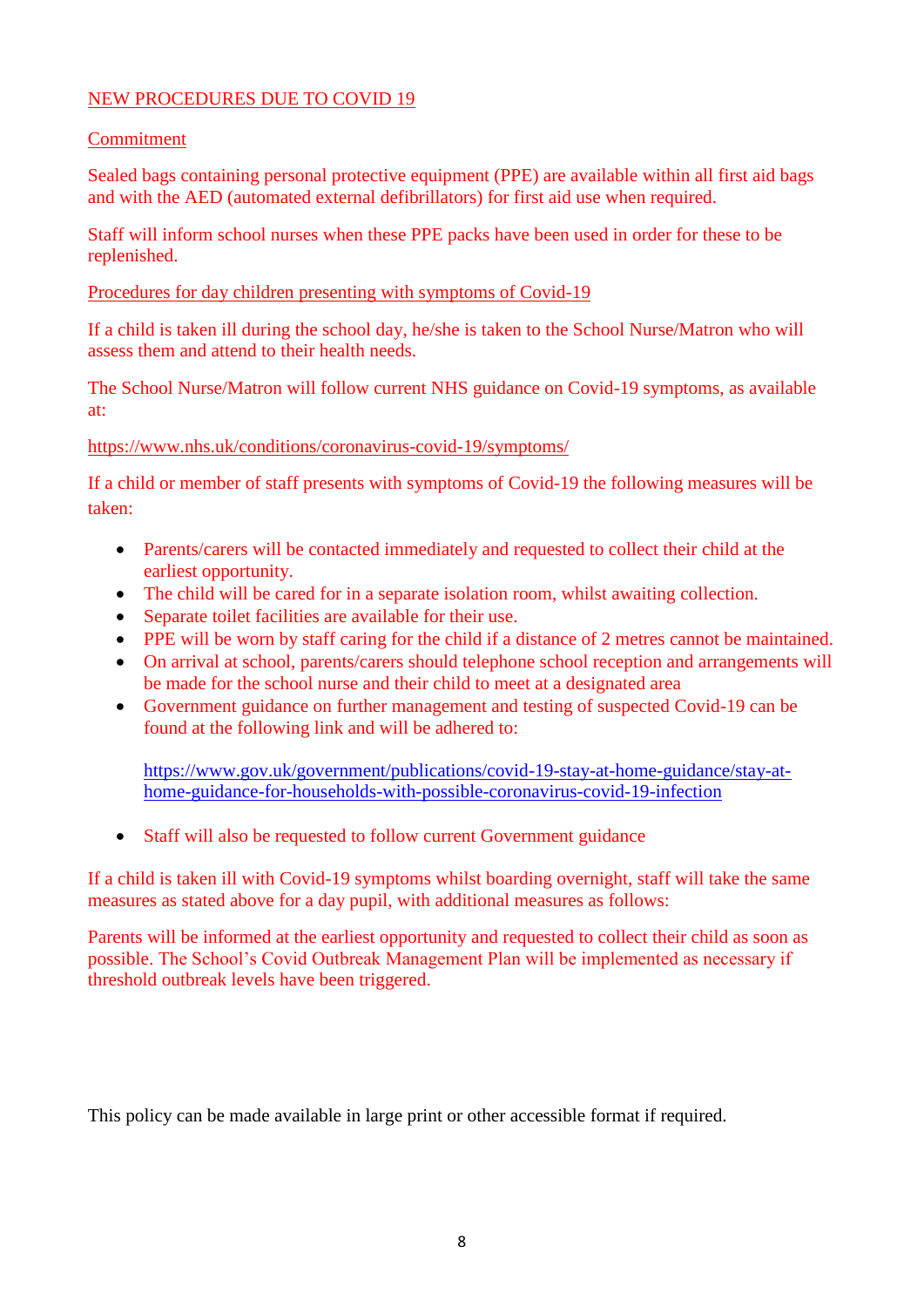| <b>Authorised by</b>                       |                                                          |
|--------------------------------------------|----------------------------------------------------------|
|                                            | C Kay                                                    |
|                                            | <b>Chair of Governance &amp; Compliance</b><br>Committee |
| <b>Date</b> $23^{\text{rd}}$ November 2021 |                                                          |
| <b>Approved by</b>                         |                                                          |
|                                            | M Pyper                                                  |
|                                            | <b>Chair of Governors</b>                                |
| Date 23rd November 2021                    |                                                          |
|                                            |                                                          |
| <b>Last Reviewed</b>                       | November 2020                                            |
| <b>Next Review</b>                         | November 2022                                            |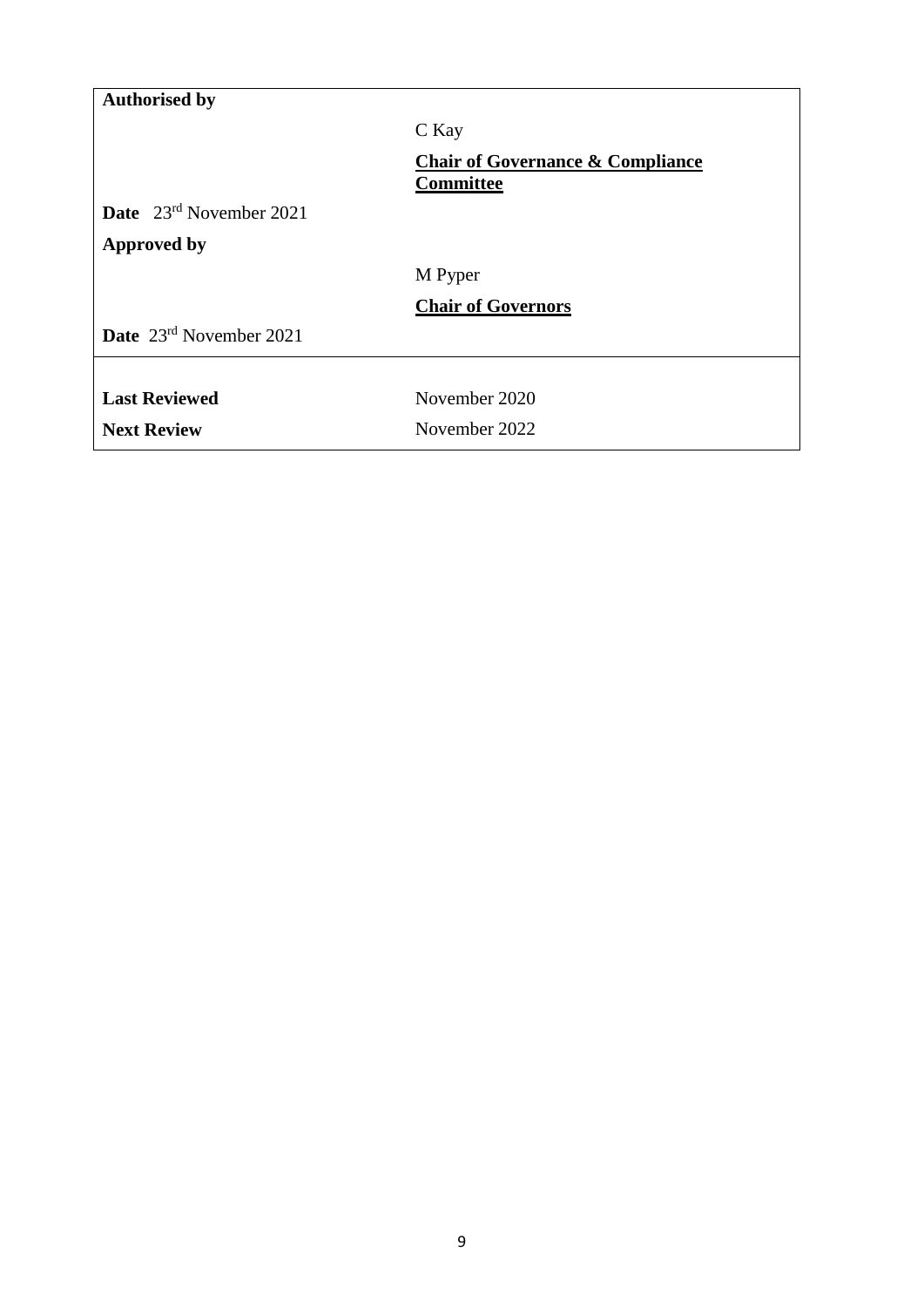## **APPENDIX A - Management of sports injuries (**[https://www.nhs.uk/conditions/sports-injuries/\)](https://www.nhs.uk/conditions/sports-injuries/)

Taking part in sports, games and activities is an essential part of school life for all children. The benefits of sports and exercise far outweigh the risks, but occasionally injuries do happen.

Any part of the body can be injured, including the muscles, bones, joints and connective tissues (tendons and ligaments). The ankles and knees are particularly prone to injury.

If an injury is sustained there may be immediate pain, tenderness, swelling, bruising, and restricted movement or stiffness in the affected area. Sometimes, these symptoms may only be noticeable several hours after exercising or playing sports.

Staff will advise children to stop exercising if they feel acute pain. Continuing to exercise while injured may cause further damage and slow their recovery.

There is always a qualified School Nurse in attendance at the games field for matches. In the unlikely event that they are not available, first aid trained staff will attend to any injuries.

During the Autumn Term, sports therapists from The Prime Practice are in attendance at home rugby matches to provide additional medical support for injuries.

*Treating a sports injury:*

- Protection protect the affected area from further injury
- Rest rest the affected part of the body for the first 48-72 hours to prevent further damage
- Ice regular application of an ice pack for 15-20 minutes every 2-3 hours to the affected area during the first 48-72 hours to reduce swelling
- Pain relief use appropriate pain relief, such as paracetamol
- Elevation where appropriate keep the injured body part raised above level of the heart whenever possible to help reduce swelling

Symptoms should improve within a few days. However, if symptoms do not improve, the School Nurses will reassess and if necessary, recommend further assessment by the child's GP or local Minor Injuries Unit.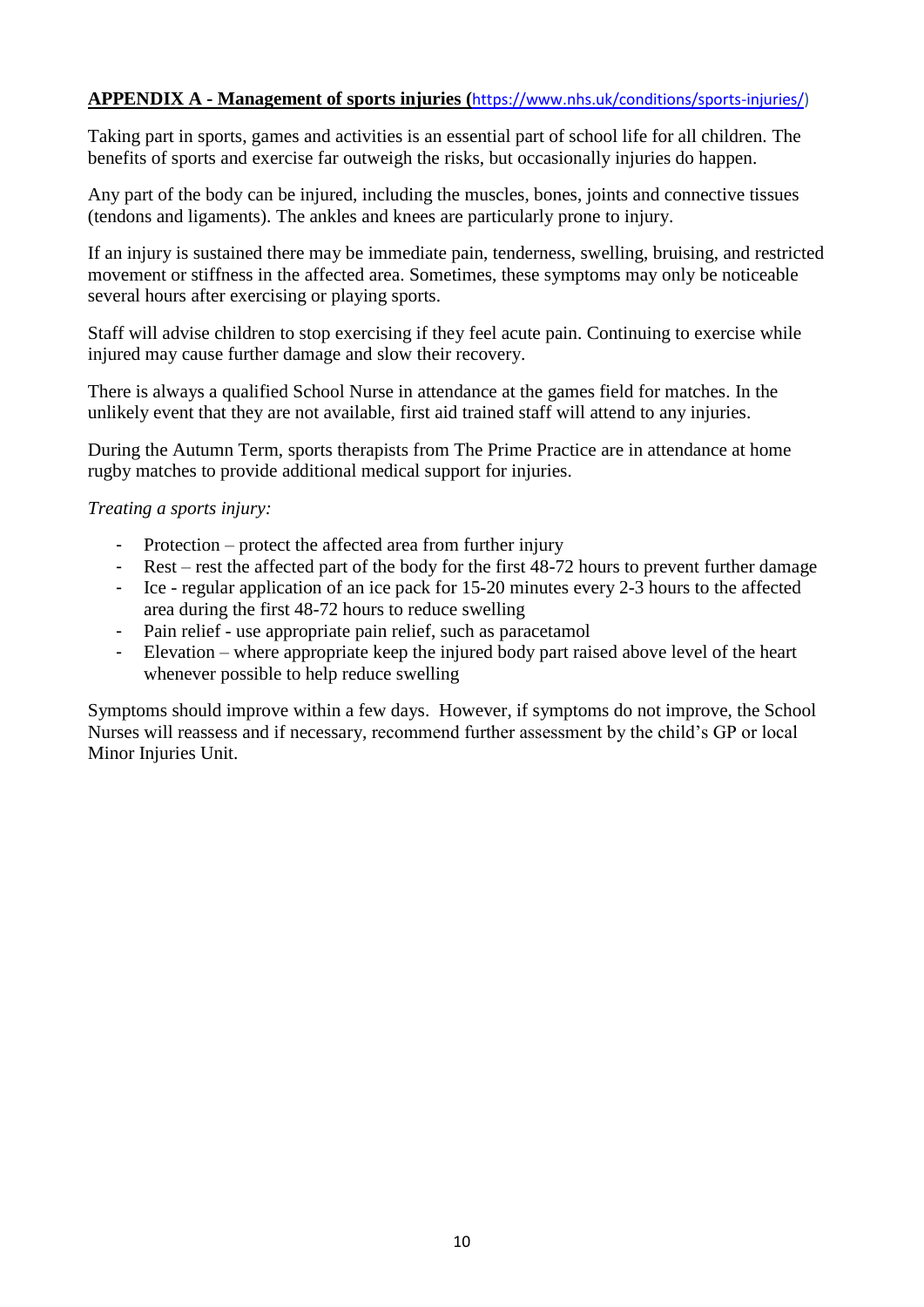# **APPENDIX B - Management of a head injury**

**(**<https://www.englandrugby.com/participation/playing/headcase/resources>**)**

Bumps and knocks to the head are quite common, particularly among children. Most are innocent but all should be assessed by the School Nurse or a qualified first aider.

A head injury may produce concussion. Concussion is a traumatic brain injury resulting from a blow to the head or body which results in forces being transmitted to the brain. This typically presents as a rapid onset of short-lived impairment of brain function that resolves spontaneously. This impairment results from a functional disturbance, rather than a structural injury, and no abnormality is seen on standard hospital scans. A range of signs and symptoms are typically seen, affecting the player's thinking, memory, mood, behaviour, level of consciousness, and various physical effects. Clear loss of consciousness occurs in less than 10% of cases. Recovery typically follows a sequential course over a period of days or weeks, although in some cases symptoms may be prolonged.

In addition, any child with an injury to the head may also have a neck (spinal) injury and should be treated accordingly.

#### **Minor head injury**

#### *Symptoms of a minor head injury:*

The symptoms of a minor head injury are usually mild and short-lived. They may include:

- a mild headache
- nausea (feeling sick)
- mild dizziness
- mild blurred vision

#### *Treatment of a minor head injury:*

If a child experiences a knock, bump or blow to the head, the child must be seen by the School Nurse or a qualified First Aider.

- Sit the child down, comfort them, and make sure they rest
- Apply cold therapy to the affected area

The School Nurse or First Aider will inform the parents and written head injury advice will be given with instructions that if the child's symptoms get significantly worse, they must be taken straight to the accident and emergency (A&E) department of their nearest hospital or call 999 for an ambulance.

#### **Major head injury**

#### *Symptoms of a severe head injury can include:*

- Unconsciousness where the child has collapsed and is unresponsive, even for a brief period of time.
- A sudden but short-lived loss of mental function that occurs after a blow or other injury to the head; the child may have a glazed look or appear confused, but won't necessarily be unconscious
- Fits or seizures
- Difficulty speaking or staying awake
- Problems with the senses such as hearing loss or double vision
- Repeated episodes of vomiting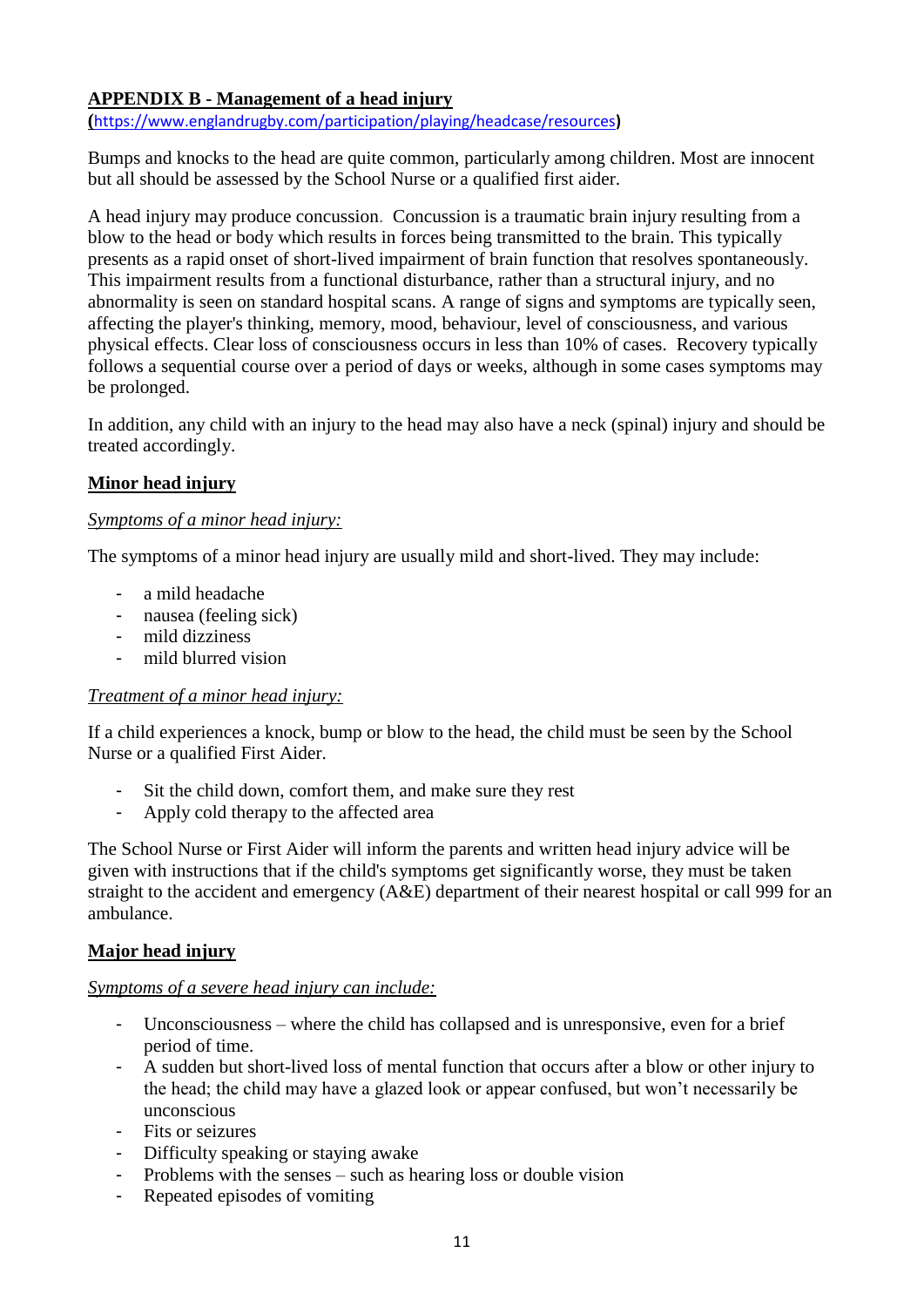- Blood or clear fluid coming from the ears or nose
- Memory loss (amnesia)
- Sudden swelling or bruising around both eyes or behind the ear
- Difficulty with walking, balance or co-ordination

### *Treatment of a major head injury:*

Severe head injuries require immediate medical attention.

The School Nurse will notify parents as soon as possible if their child experiences any of these symptoms after sustaining a head injury. A child who has been concussed will be taken to the School Surgery immediately. The child will need to be taken to the nearest accident and emergency (A&E) department for further assessment and, if appropriate, the School Nurse will dial 999 to request an ambulance.

If the pupil loses consciousness, the School Nurse should be called to come to the place of the accident and assess the child.

The School Nurse or First Aider will not move the child if unconscious (unless their airway is obstructed) and will call 999 for immediate ambulance assistance.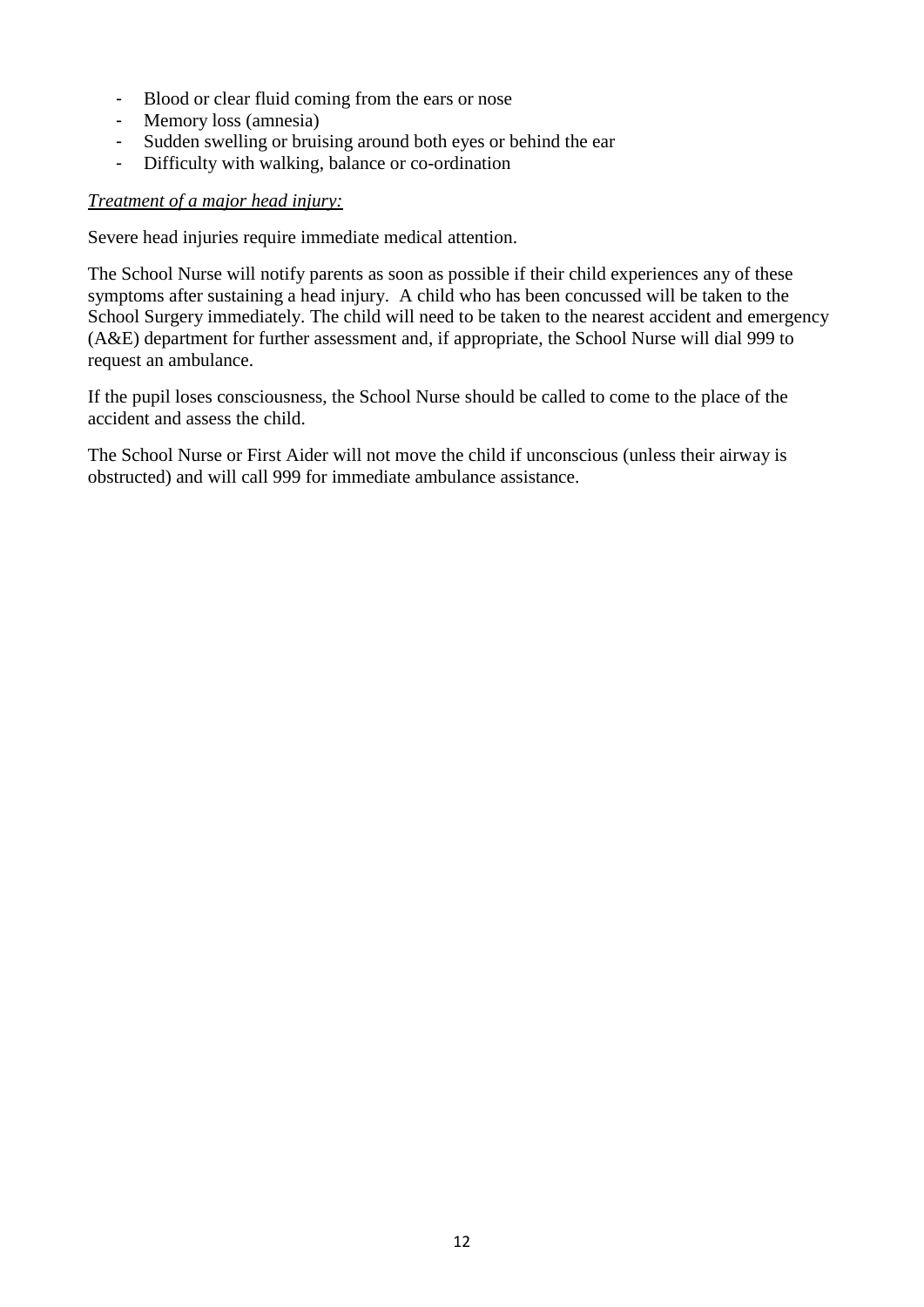## **APPENDIX C - Management of concussion**

**(**<https://www.englandrugby.com/participation/playing/headcase/resource> **)**

Concussion occurs when there has been a disturbance to the normal function of the brain without any structural damage occurring. Concussion can be caused by a direct blow to the head or if the head is shaken after the body has been struck. It is important to recognise that most people who develop concussion may not have been knocked unconscious.

Concussion can affect a child's thinking, memory, mood, behaviour and level of consciousness. The majority of children who sustain concussion do not require any treatment as they normally get better by themselves, but some children can have the symptoms of concussion for several days, weeks, or occasionally they can last longer.

Always consider concussion for anyone who gets a blow to the head or face or is involved in a collision that could cause a whiplash injury. If concussion is suspected the child should be assessed.

The School Nurse will be aware of the 4 'Rs' of concussion management and be guided by the Rugby Football Union (RFU) and NIHCE (National Institute for Health and Clinical Excellence) guidelines:

- Recognise
- Remove from play or situation that caused the blow to the head
- Let the person Recover
- Let the child Return to play if all is well and concussion has not been diagnosed

#### 'IF IN DOUBT, SIT THEM OUT'

*Signs and symptoms of concussion:*

- Knocked unconscious
- Headache
- Dizziness
- Blurred vision, double vision, flashing lights
- Nausea
- Vomiting
- Feeling dazed disorientated/confusion/feeling slowed down
- Feeling in a fog
- Slurred speech
- Generally feeling unwell
- Ringing in the ears
- Sleepiness/drowsiness
- Poor co-ordination of balance
- Inappropriate emotions (laughing, crying, angry)
- Irritability
- Seizure/convulsion
- Fatigue/low energy
- Difficulty remembering/concentrating
- Pressure in head
- Amnesia
- Sensitivity to noise

#### IF THE CHILD IS SUSPECTED OF HAVING CONCUSSION, THE CHILD WILL BE REMOVED FROM PLAY STRAIGHT AWAY.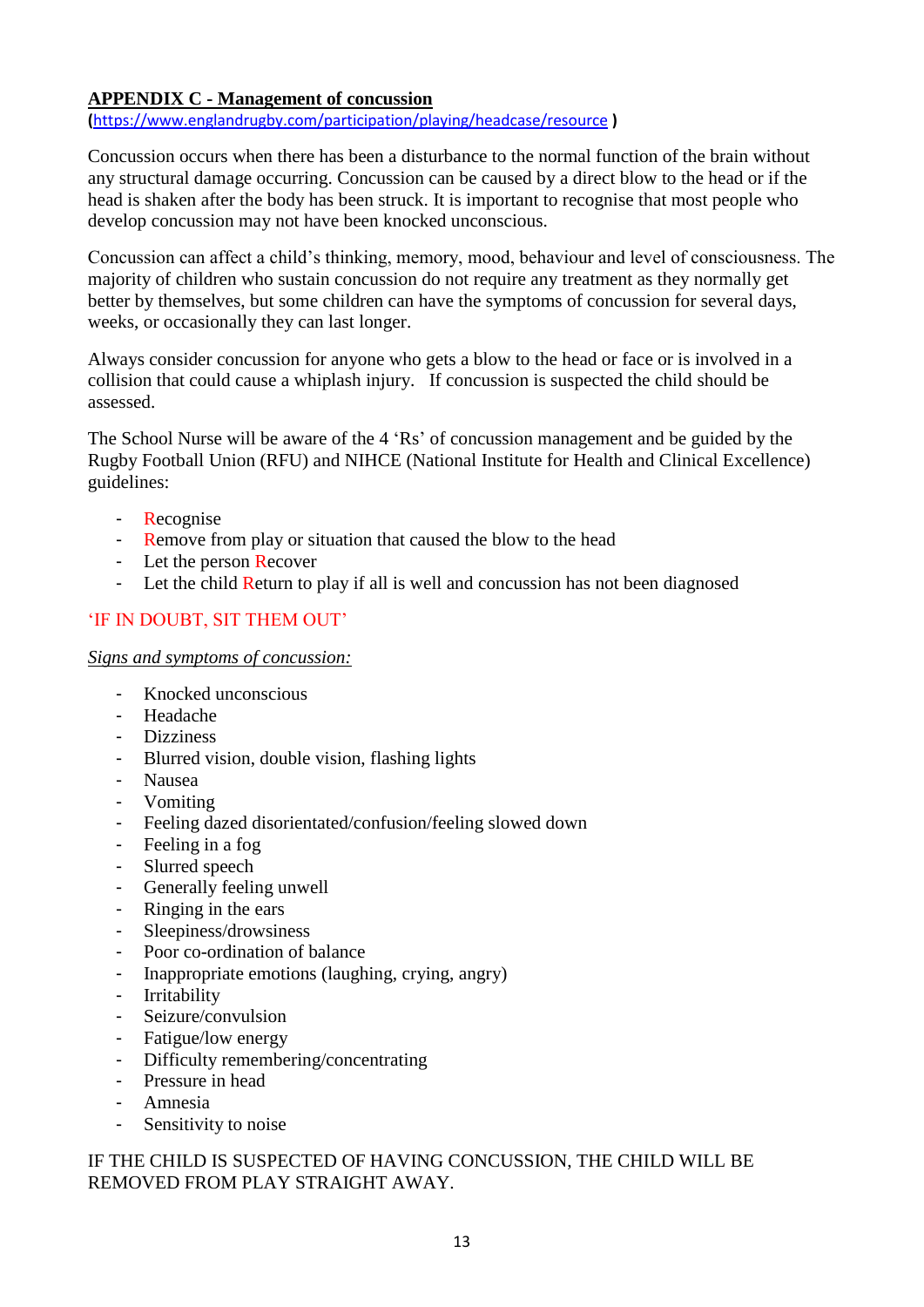### Playing with a concussion increases the child's risk for Second Impact Syndrome (SIS) or a more severe traumatic brain Injury.

#### *Management of concussion:*

- Remember basic first aid
- Assess at the pitch side/site of the occurrence
- If the child is conscious and has no neck injuries remove from the pitch/situation
- Sit the child down, be calm and look for obvious signs of injuries
- Apply cold therapy to the affected area
- Observe and monitor for any signs of concussion (refer to questions below).
- Reassure the child
- Do not leave alone

Checks for Cognitive/Memory function (use age and time appropriate questions – these are just a guide):

- What's your name?
- What's my name?
- Which school are we at?
- How old are you/ when is your birthday?
- Did your team win the last game?
- Which half is it now?
- Who scored last in this game?

#### Visiting children:

- Observe in the school Surgery or at the pitch side if appropriate
- Inform their teacher/sports coach
- Give head injury advice form to give to the child's parents/games coach or school nurse if they are a boarder.

#### *Management in school following diagnosis of concussion:*

In young players a very conservative [Graduated Return to Play](http://www.englandrugby.com/mm/Document/General/General/01/32/13/39/4RecoverandReturntoPlay-2016_English.pdf) approach is recommended and it is advisable to extend the amount of rest and the length of the graded reintroduction of exertion, as per **RFU** 

On return to school:

- Children should be symptom free before they return to school
- Inform teachers to observe for any deterioration in schoolwork or concentration
- If any member of staff is concerned, the School Nurse will be contacted for advice
- The child is to remain off games until they are free of symptoms for two weeks (or following medical instruction)
- The child is to remain off contact sport for 23 days and Doctor's clearance is required before full contact sport is resumed
- The child is to be reviewed by their Doctor if there are any concerns, or before the return to sport
- The child will be required to have a phased return to games/contact sport /swimming depending on the doctor's advice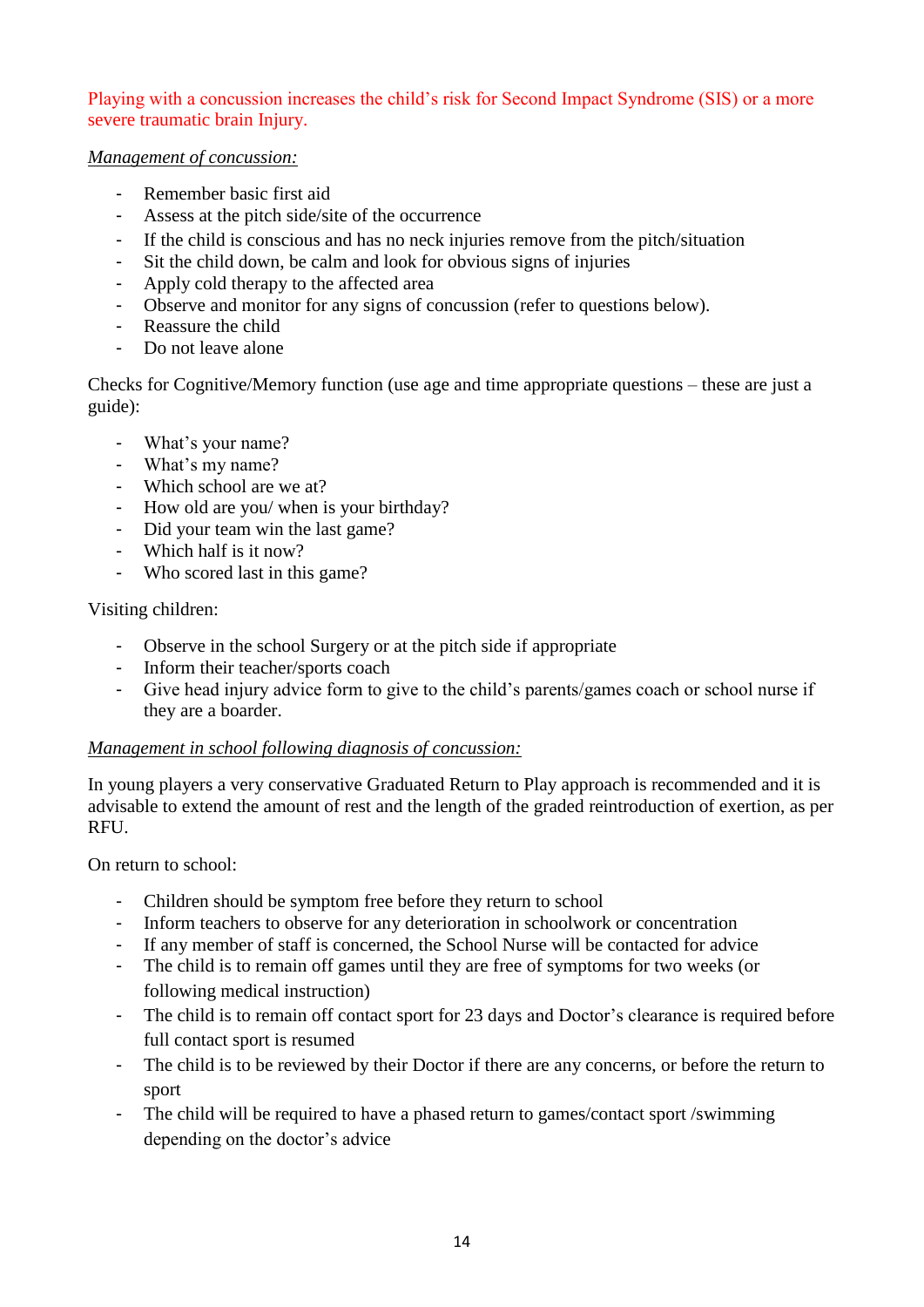#### **APPENDIX D - Management of away match injuries**

- The member of staff in charge of an away match team is 'in loco parentis' for those children and, as such, they are the staff responsibility
- If an injury occurs during an away day, the injury can be treated by School staff who hold a valid first aid certificate. If the member of staff is unable to treat the injury, medical help must be sought. This may be from either from the away school's Surgery, other First Aid staff on duty, or by calling 999 for ambulance support.
- The staff member will ensure that the child's parents are informed as soon as possible. If the parents of the injured child are present at the away match, they assume responsibility for their child.
- The staff member will have a record of the injury and subsequent treatment and will notify the School Nurse on their return to Beaudesert so that this can be added to the child's health record.
- In all cases staff and parents should refer to medical staff.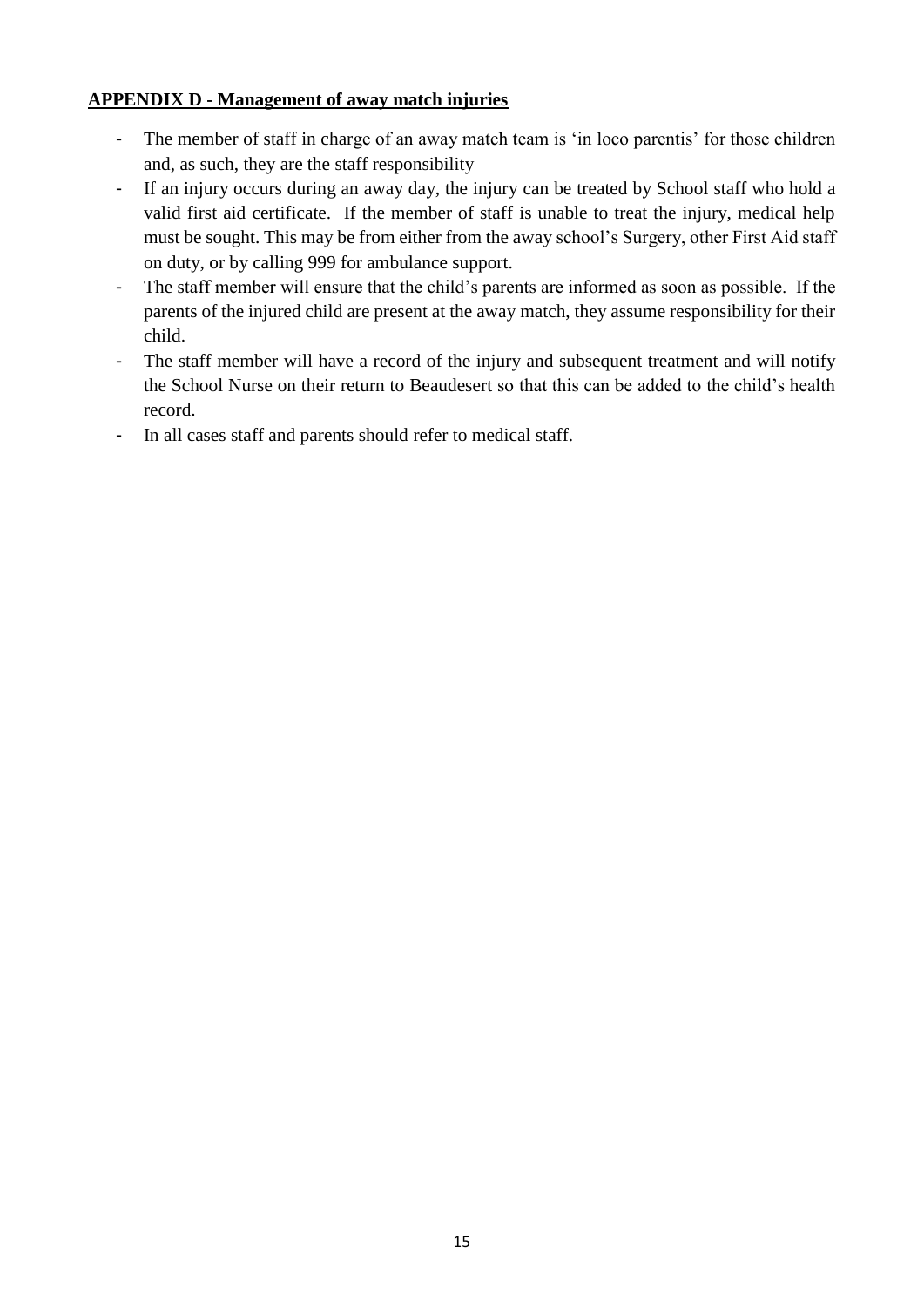# **APPENDIX E - Anaphylaxis (**[https://www.allergyuk.org/about-allergy/anaphylaxis/\)](https://www.allergyuk.org/about-allergy/anaphylaxis/)

The School Nurse will ensure that each child with a known allergy will have an individual health care plan (IHCP). A copy of this will be kept within the child's school health record.

Training for all staff will be given annually. The School Nurse will provide new staff members with training as necessary. Staff can come to surgery at any time for refresher training, or to have a practice with the trainer adrenaline auto-injector devices (e.g., EpiPens). A record of staff training will be maintained by the Surgery.

## *Managing Anaphylaxis*

Symptoms:

- Apprehension
- Headache
- Sweating
- Dizziness
- Feeling of faintness
- There may be a burning or tingling sensation around the mouth
- A sensation of a lump in the throat which may progress to hoarseness indicating swelling of vocal cords. Airways may be obstructed
- Hives
- Vomiting
- Swelling of the lips
- Difficulty breathing
- Sudden changes in behaviour

Immediate treatment is required:

- Give an antihistamine as prescribed in the child's care plan
- Stay calm get help contact a trained member of staff or School Nurse
- Lay child on floor or bed with legs raised
- Administer Adrenalin auto-injector device into thigh
- Dial 999 (or 112) for ambulance
- Stay with child until ambulance arrives
- Contact the child's parents/carer
- If no improvement after 5 minutes, give 2nd adrenaline dose using second adrenaline autoinjector device if available into other thigh
- Transfer to hospital, used auto-injector adrenaline devices to go with the child

#### *Storage, Administration and Disposal of Adrenalin:*

- School Nurse to liaise with parents to ensure that any prescribed medication (for example antihistamine medication) and two adrenaline auto-injector devices are supplied for use in school.

- All adrenaline auto-injector devices and allergy associated medications are kept either in the personalised emergency medication bag in the unlocked emergency medication cupboard in the surgery lobby or carried by the child with parental consent, as deemed necessary.A copy of the child's IHCP is also kept in this bag.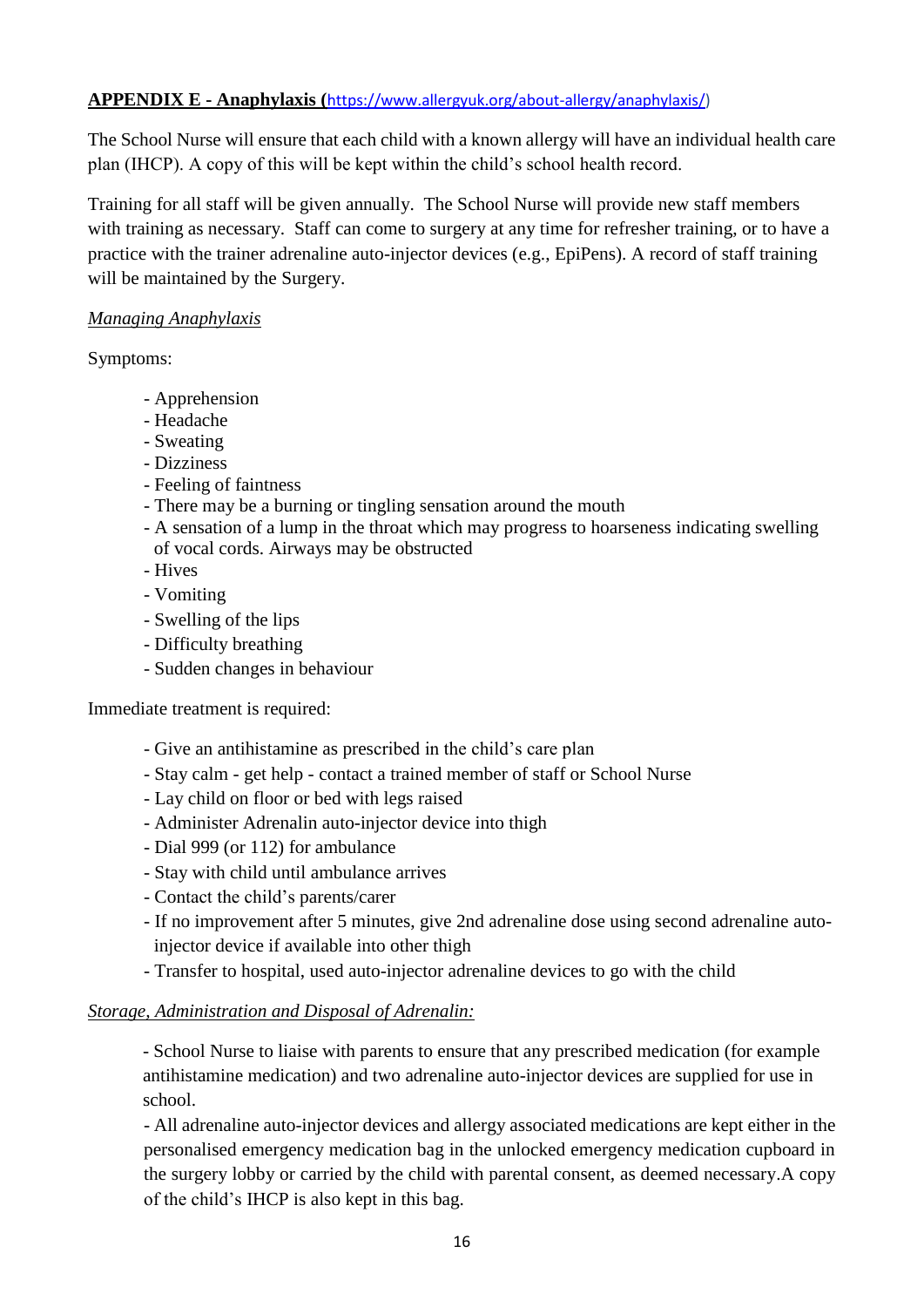- Used adrenaline auto-injector devices must accompany the child to hospital

- Out of date adrenaline auto-injector devices are returned to the child's parents for disposal to the issuing pharmacy.

### *Out of school activities and trips:*

The School Nurse, in conjunction with the teaching staff, is responsible for ensuring that the children's prescribed adrenaline auto-injector devices, allergy medication and IHCP are taken to the games field or on away trips and for returning them to the surgery lobby afterwards.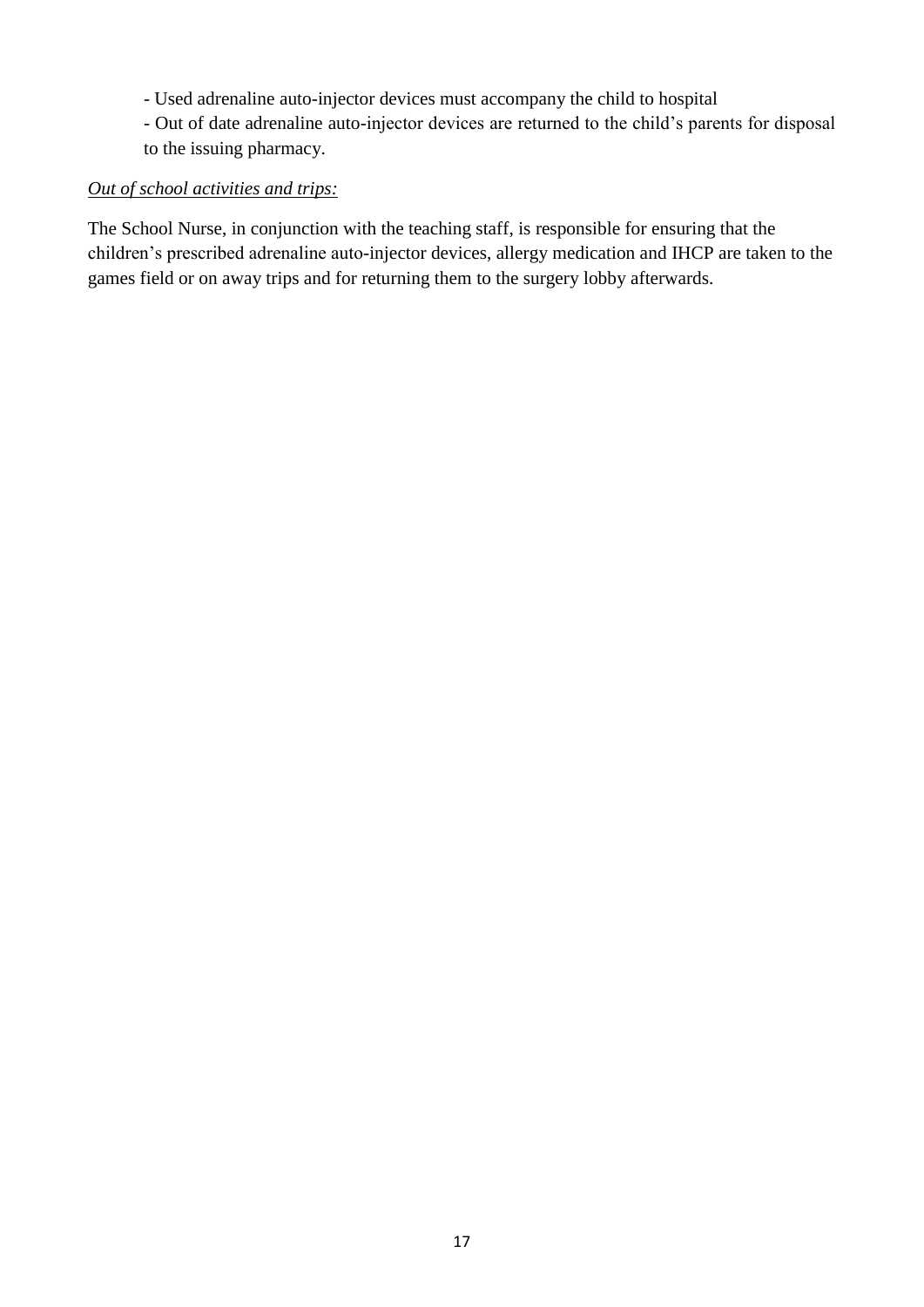# **APPENDIX F - Asthma [\(https://www.asthma.org.uk/advice/](https://www.asthma.org.uk/advice/) )**

The School recognises that asthma is a widespread, serious but manageable condition and welcomes children with asthma, encouraging these children to achieve their potential in all aspects of school life.

The School Nurse holds a register of all children who experience asthma related symptoms, copies of which are kept with the School's emergency Ventolin inhaler in the Surgery lobby area and also in the emergency asthma bag kept in the Sports Office.

Taking part in sports, games and activities is an essential part of school life for all children. Children with asthma are reminded to use their inhalers before sport (if sport is a trigger) and to take their inhalers with them to the games field a child does not have their inhaler in school, the emergency Ventolin inhaler can be used if necessary (see below).

## *Asthma medicines*

Immediate access to reliever medicines (usually a blue Ventolin inhaler) is essential.

Parents/carers are requested to provide the School with a spare inhaler and spacer device/ aero chamber, which should be individually labelled (in their original box, as prescribed by their G.P) and handed in to the School Surgery. These are kept in named pigeon holes in the Surgery lobby and are accessible at all times.

In the Pre-Prep school and Year 3, the staff keep the children's inhalers in their classroom and assist the child with medication when necessary.

Older children are encouraged to be responsible for their own reliever medication with consent from a parent.

Children are encouraged to clean the mouth pieces and spacer devices/aero chambers after use. Inhalers located in the Surgery lobby will have their expiry dates checked each term and parents will be notified when inhalers are reaching their expiry date and are requested to collect old inhalers from the School Surgery.

The School Nurse will:

- On a termly basis check that the inhaler is present and in working order and the inhaler has sufficient number of doses available.
- Check inhaler expiry dates on a termly basis and request that replacement inhalers are replaced by parents should they be reaching their expiry date or have insufficient doses available.

# *Guidance for use of Emergency Ventolin (Salbutamol) Inhalers*

The emergency Ventolin (Salbutamol) inhaler should only be used by children:

- Who have been diagnosed with symptoms of asthma and prescribed a reliever inhaler.
- For whom written parental consent for use of the emergency inhaler has been given.
- If the emergency inhalers are used members of staff must return these to the School Surgery so that it can be correctly cleaned to prevent cross infection between pupils.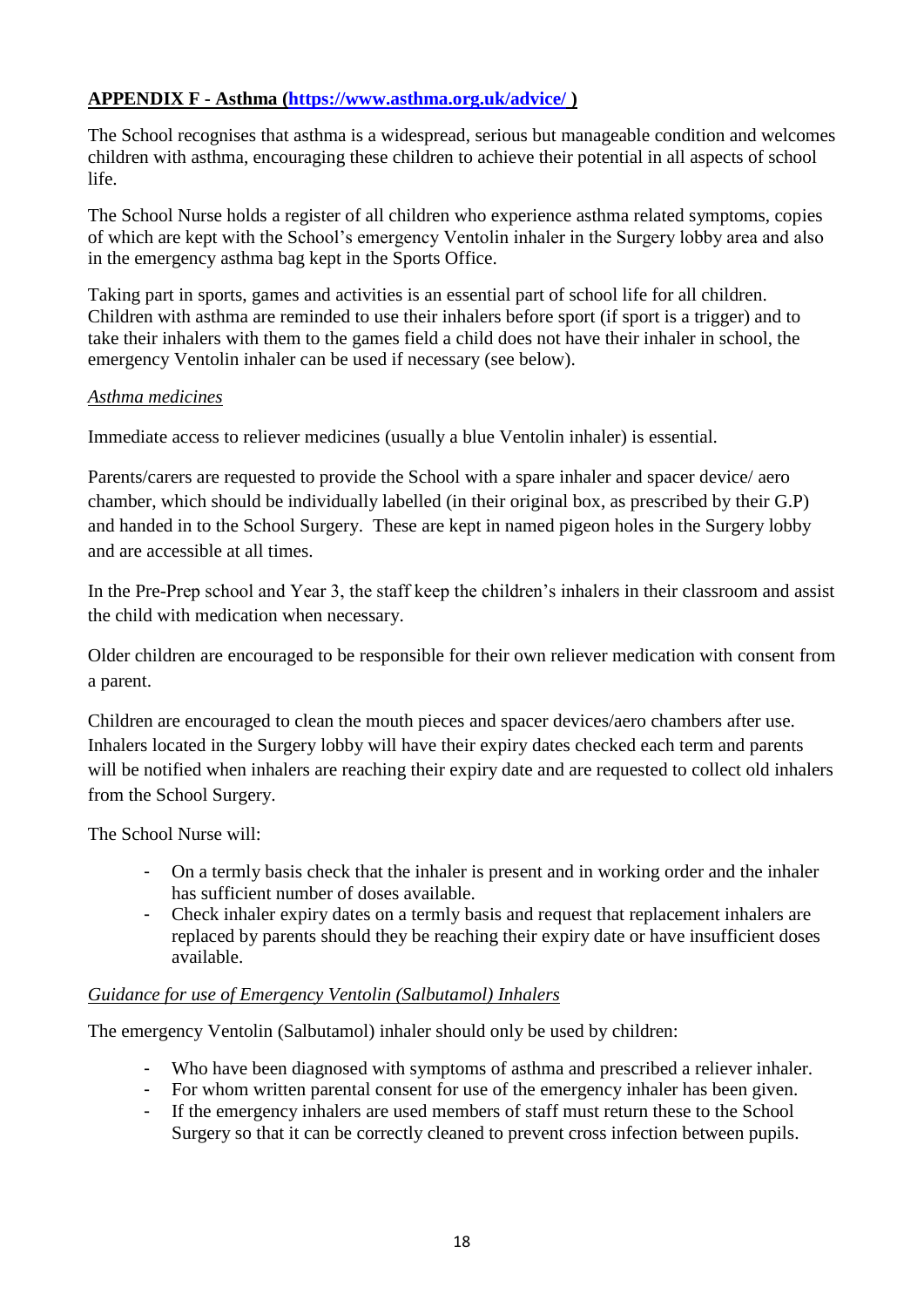A register of children who can have an emergency inhaler is kept by the School Nurses and copies of this are within the emergency inhaler bags.

### *Managing Asthma Symptoms Guidelines*

At all times, stay calm and reassure the child. Help the child to breathe by loosening clothing and to sit up straight. Utilise a spacer device where possible as this helps breathing to be easier and maximises delivery and efficacy of inhaler medication. Encourage the child to take slow steady breaths. Stay with the child until the attack is resolved.

## *Mild/moderate attack*

- the child may feel breathless
- have a cough
- may have an audible wheeze
- difficulty in breathing

These symptoms should be relieved by the use of the Ventolin (blue) inhaler, to be used as prescribed on the packaging.

*Severe attack (*[https://www.nhs.uk/conditions/asthma/asthma-attack/\)](https://www.nhs.uk/conditions/asthma/asthma-attack/)

- the child may be too breathless to speak and go quiet
- have tightness of the chest
- nasal flaring
- have difficulty inhaling or exhaling
- develop a blue tinge around lips
- they may also show no signs of improvement following use of blue inhaler

Repeat use of Ventolin (blue) inhaler - make sure the child takes one puff of their reliever inhaler every 30-60 seconds, up to a maximum of 10 puffs. If the child does not start to feel better after 10 puffs or you are worried or having doubts about the child's condition at any time before you have reached the 10 puffs, CALL 999 FOR AN AMBULANCE - for example the child is becoming exhausted or has blueness in face and lips. If an ambulance does not arrive within ten minutes, repeat the 10 puffs.

Parents must be contacted as soon as possible.

All staff will be given annual asthma training, enabling them to recognise the signs, symptoms and treatment of asthma. The School Nurse will provide new staff members with training as necessary. Staff can come to surgery at any time for refresher training. A record of staff training will be maintained by the Surgery.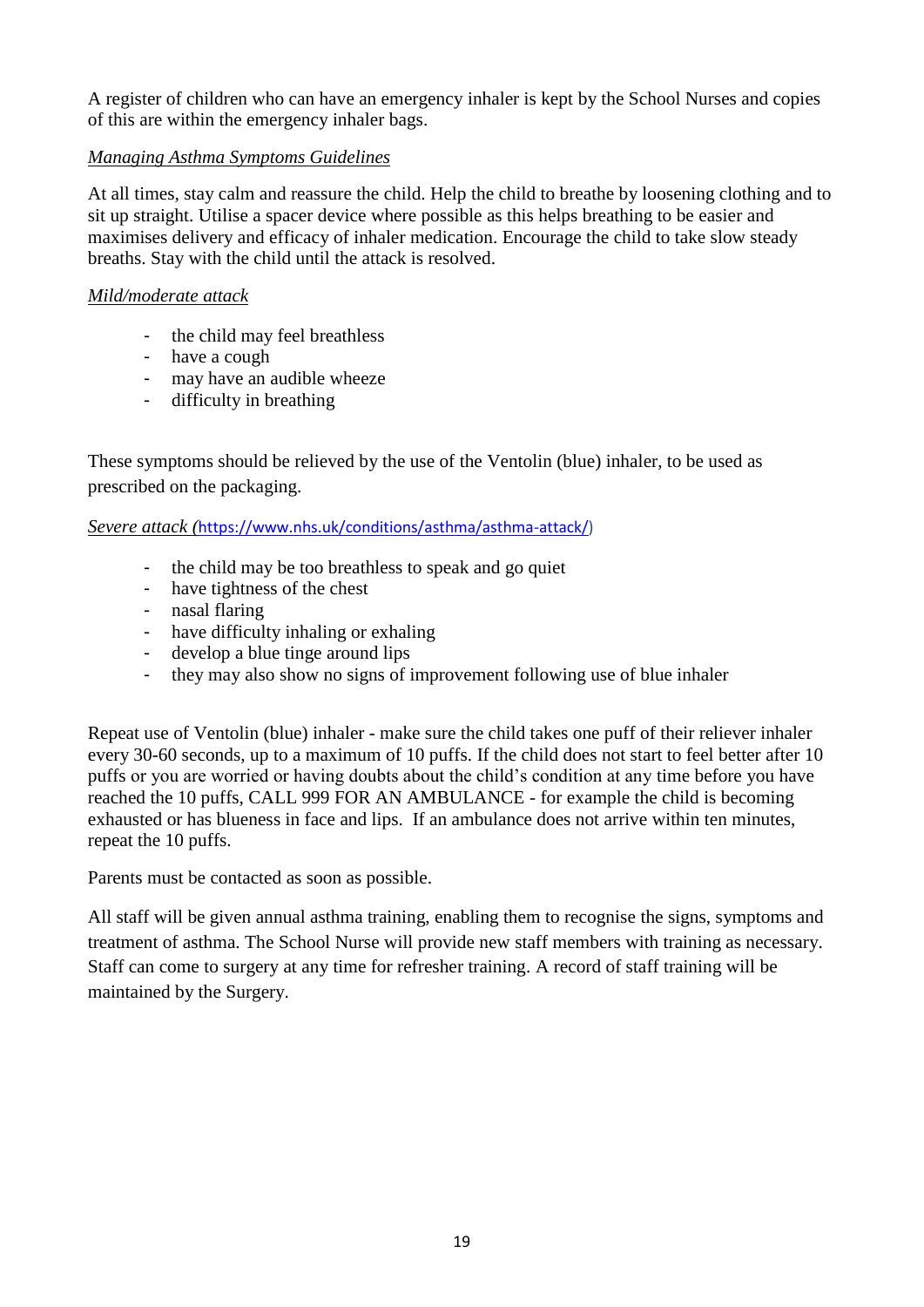## **APPENDIX G - Diabetes [\(https://www.nhs.uk/conditions/diabetes/](https://www.nhs.uk/conditions/diabetes/) )**

Diabetes is a lifelong condition that causes a person's blood sugar level to become too high.

There are two main types of diabetes:

[Type 1 diabetes](http://www.nhs.uk/conditions/Diabetes-type1/Pages/Introduction.aspx) – where the body's immune system attacks and destroys the cells that produce insulin

[Type 2 diabetes](http://www.nhs.uk/conditions/Diabetes-type2/Pages/Introduction.aspx) – where the body doesn't produce enough insulin, or the body's cells don't react to insulin

Type 1 diabetes is the most common type in children.

Every child with diabetes will have an individualised healthcare plan (IHCP), kept in their health record in the surgery. The IHCP will include details of the child's diabetes, what specific support the child needs in school, when it should be provided and detailed treatment plans for the child.

The School Nurse will liaise closely with parents/carers regarding the child's IHCP and health, as well as with allied health professionals, such as the child's Paediatric Diabetes Specialist Nurse, to ensure the best possible healthcare support for the child.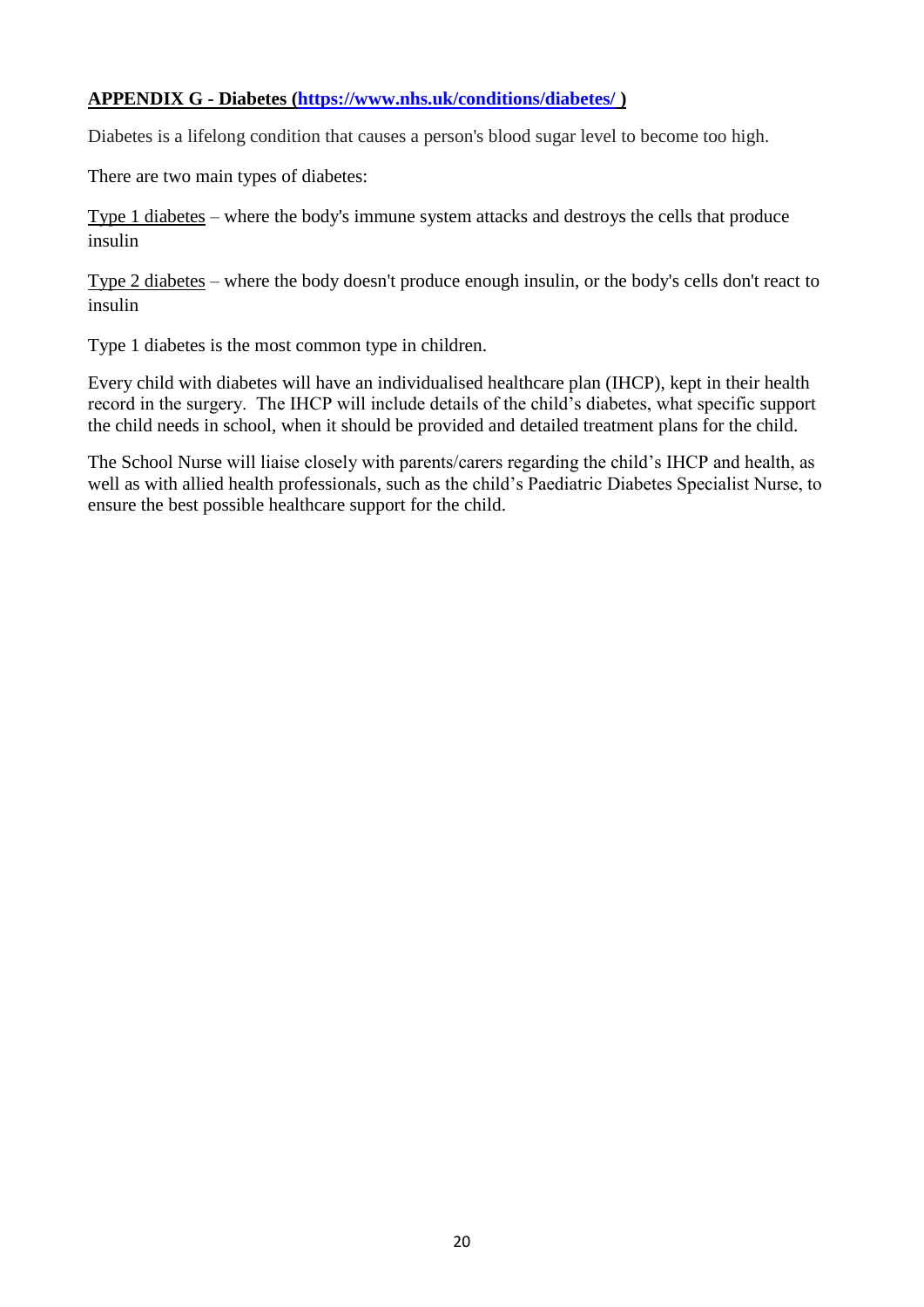# **APPENDIX H - Epilepsy [\(https://www.epilepsy.org.uk/info/seizures-explained](https://www.epilepsy.org.uk/info/seizures-explained) )**

Epilepsy is a condition that affects the brain. When someone has epilepsy, it means they have a tendency to have epileptic seizures.

Electrical activity is happening in our brain all the time, as the cells in the brain send messages to each other. A seizure happens when there is a sudden burst of intense electrical activity in the brain. This causes a temporary disruption to the way the brain normally works. The result is an epileptic seizure.

Seizures can be classed by which part or parts of the brain the epileptic activity starts in.

• Focal seizures (also called partial seizures) involve epileptic activity in just part of the brain. The child may still remain alert during this type of seizure. They may have involuntary movements or have unusual sensations or feelings. Onlookers may not be aware that they are having a seizure.

• Generalised seizures involve epileptic activity in both halves of the brain. The child usually loses consciousness during this type of seizure, but sometimes it can be so brief that no one notices. The muscles in their body may stiffen and/or jerk and they may fall down. Seizures usually last between a few seconds and several minutes. After a seizure, the child's brain and body will usually return to normal.

Epilepsy is usually only diagnosed if someone has had more than one seizure, and doctors think it is likely they could have more. Epilepsy can start at any age and there are many different types. Some types of epilepsy last for a limited time and the person eventually stops having seizures. But for many people epilepsy is a life-long condition.

The School recognises that epilepsy is one of the most common serious neurological conditions and welcomes all children with epilepsy to the School, encouraging them to achieve their full potential.

Every child with epilepsy will have an individualised healthcare plan (IHCP), kept in their school health record. The IHCP will include details of the child's epilepsy, what specific support the child needs in School, when it should be provided, and detailed management plans.

The School Nurse and class teachers will liaise closely with parents regarding the child's IHCP and health, as well as with allied health professionals such as the Paediatric Epilepsy Nurse, to ensure the best possible healthcare support for the child.

#### *First aid*

First aid for the child's seizure type will be included on their IHCP and staff will receive basic training on administering first aid relating to these seizures.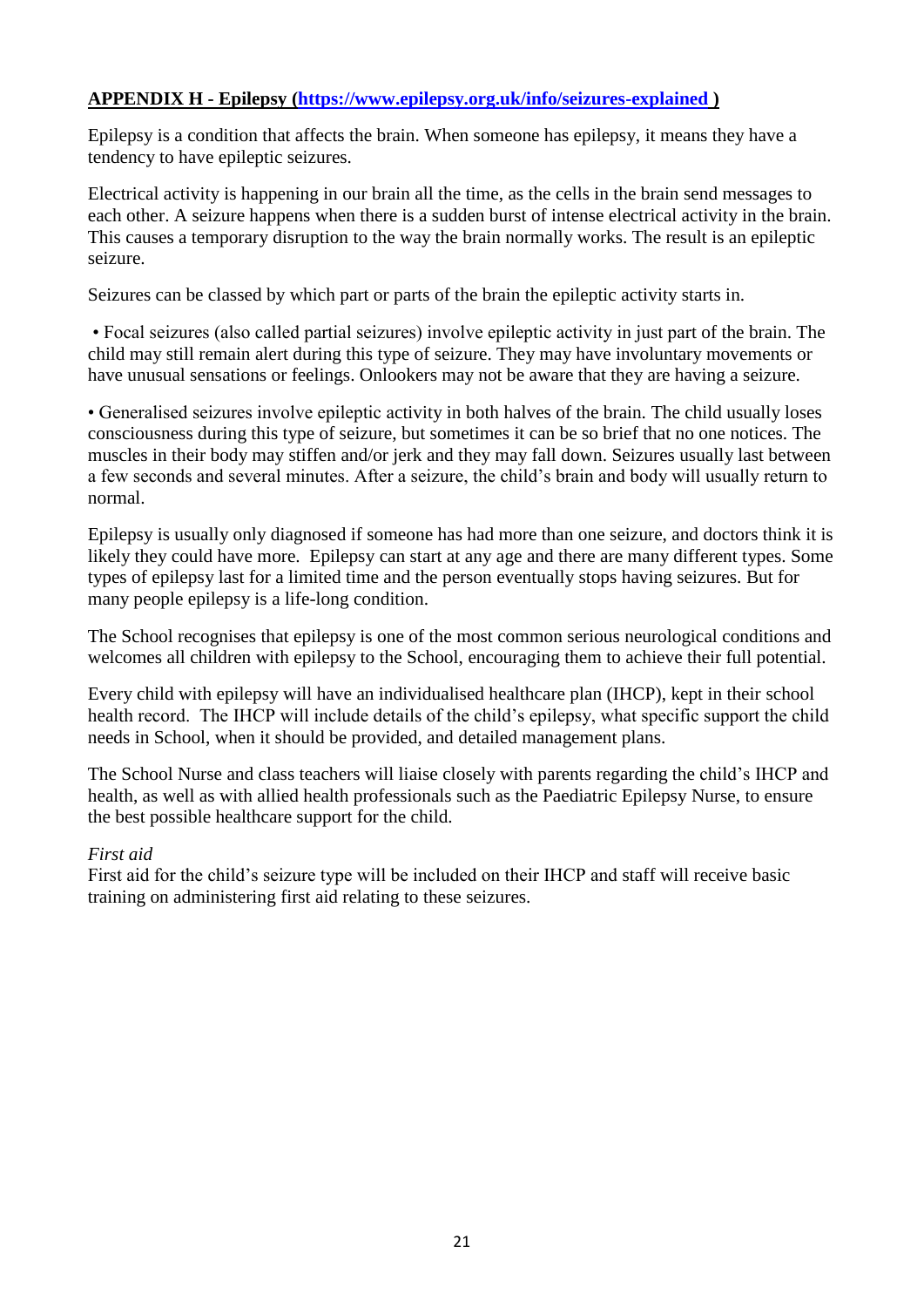#### **APPENDIX I - Eating disorder management [\(https://www.nhs.uk/mental-health/feelings](https://www.nhs.uk/mental-health/feelings-symptoms-behaviours/behaviours/eating-disorders/overview/)[symptoms-behaviours/behaviours/eating-disorders/overview/](https://www.nhs.uk/mental-health/feelings-symptoms-behaviours/behaviours/eating-disorders/overview/) )**

Eating disorders are complex mental illnesses. Anyone, no matter what their age, gender, or background, can develop one. Some examples of eating disorders include bulimia, binge eating disorder, and anorexia. There's no single cause and people might not have all symptoms for any one eating disorder.

#### *Possible Symptoms of an Eating Disorder*

Physical signs:

- Significant loss or gain in weight
- Poor or inadequate weight gain in relation to their growth
- Dizzy spells
- Tiredness, Lethargy
- Thirsty
- Abdominal pains
- Swollen Glands
- Downy hair on the body
- Dull hair and skin
- Bruised knuckles
- Feeling cold, poor circulation
- Dry, rough or discoloured skin
- Loss of periods
- Loss of bone mass

#### Behavioural signs:

- Rigid or obsessive behaviour attached to eating or exercise
- Restlessness
- Wearing baggy clothes
- Vomiting or taking laxatives
- Disappearing to the toilet after meals
- Periods of fasting or skipping meals
- Secrecy and reluctance to socialise
- Shoplifting for food or spending excessive amounts of money on food
- Food disappearing unexpectedly or being hoarded

#### Psychological signs:

- Intense fear of weight gain
- Distorted perception of body weight or shape
- Denial of the existence of the problem
- Changes in personality and mood swings
- Becoming aware of an 'inner voice' that challenges their view of eating and exercise
- Lack of interest
- Lack of attention
- Anxiety, depression, low self-esteem, shame and guilt
- Isolation

If there are any concerns that a child may be displaying any of the above signs, staff will liaise with the School Nurse. The School Nurse will gather further information from the child and bearing in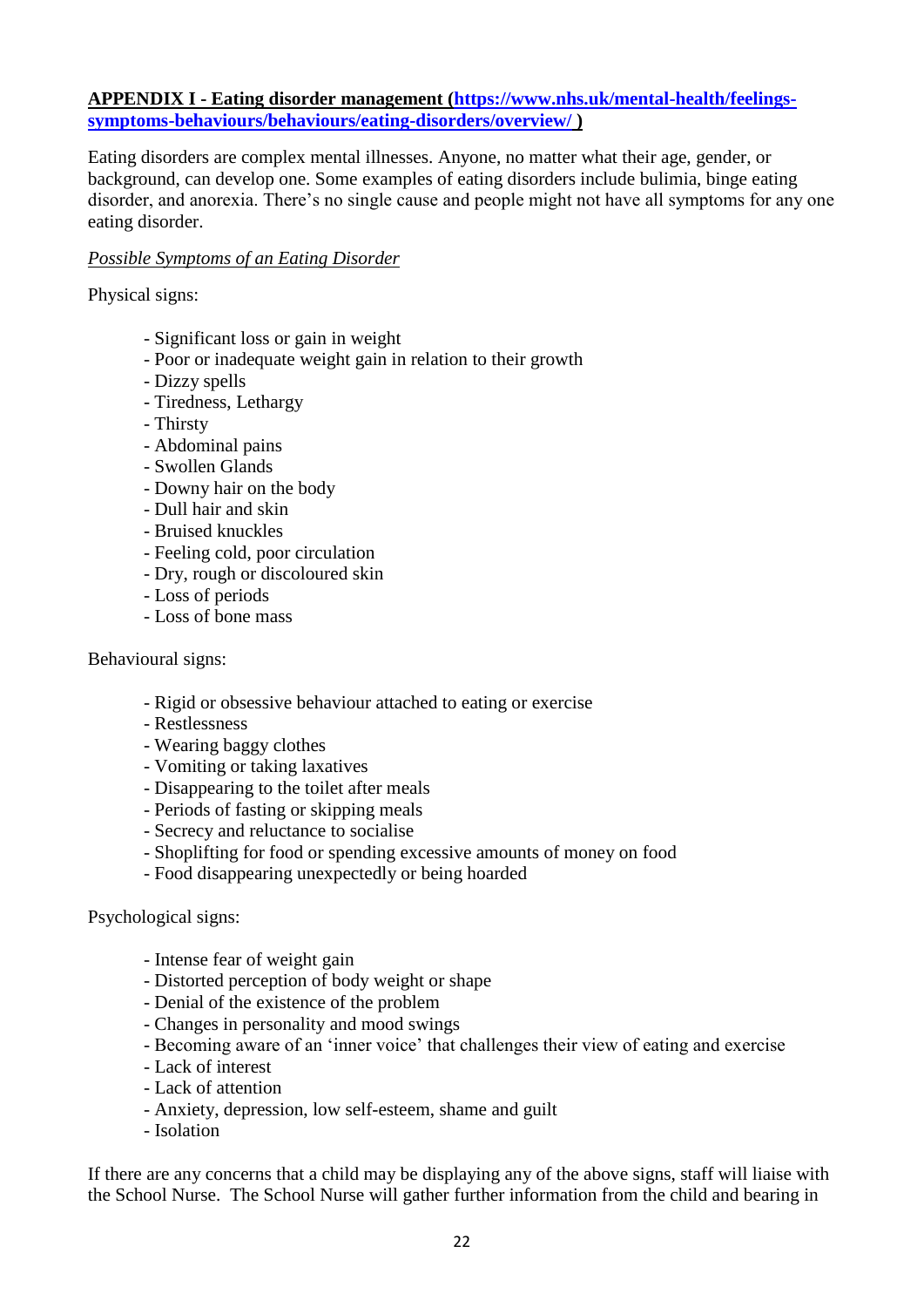mind the confidentiality and rights of the child, the School Nurse may advise the child that they will have to inform their parents/guardians and other professionals as appropriate.

It's usually very difficult for people with eating disorders to get better on their own, so it's important that professional help and support, for example, from the specialist eating disorder service, is sought as soon as possible in order to provide the best possible treatment and support for the child and family.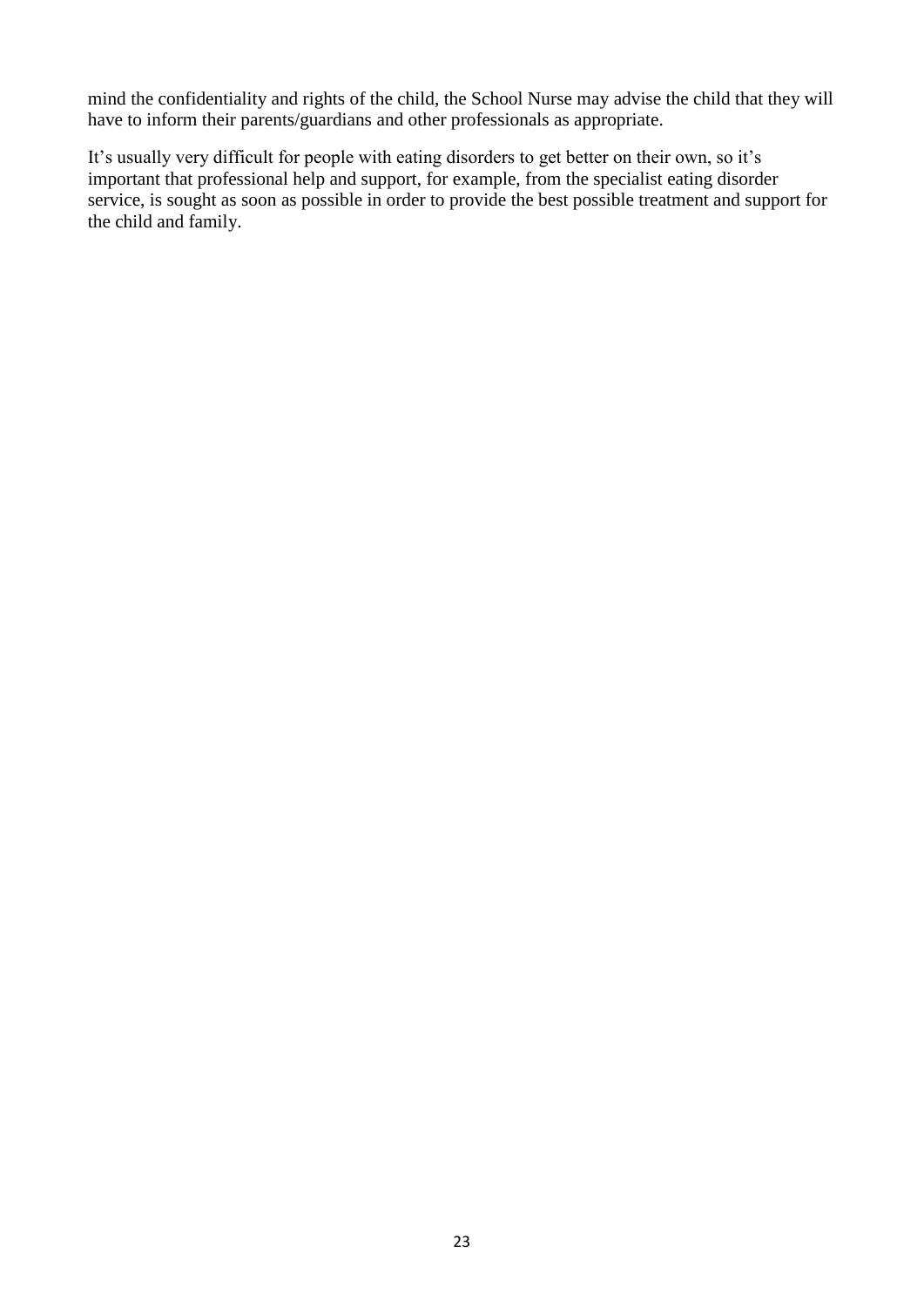### **APPENDIX J – Self-harm guidelines [\(https://www.mind.org.uk/information-support/types-of](https://www.mind.org.uk/information-support/types-of-mental-health-problems/self-harm/about-self-harm/)[mental-health-problems/self-harm/about-self-harm/](https://www.mind.org.uk/information-support/types-of-mental-health-problems/self-harm/about-self-harm/) )**

Self-harm is when somebody intentionally damages or injures their body. It's usually a way of coping with or expressing overwhelming emotional distress. Sometimes when people self-harm, they feel on some level that they intend to die. However, the intention is more often to punish themselves, express their distress or relieve unbearable tension. Sometimes the reason is a mixture of both. Self-harm can also be a cry for help.

Many children and young people describe that by deliberately hurting themselves they are temporarily able to change their state of mind to better cope with painful feelings. It is not attention seeking - it is most often carried out in secret. Self-harm provides a mechanism for dealing with intense emotional pain and it should be recognised that there may be fear that this coping strategy might be taken away.

There will need to be support and encouragement to minimise risks.

Common behaviours include:

- **Cutting**
- Burning
- Scalding
- Banging or scratching the body
- Breaking bones
- Hair pulling
- Ingesting toxic substances or objects
- Head banging
- Ligatures around the neck and limbs
- Object insertion
- Hitting with objects
- Pinching
- Overdose
- Other behaviours such as overeating or food restriction, excessive alcohol consumption, smoking and recreational drug use, can also be used as coping strategies giving a sense of 'control' and 'relief'

If staff suspect self-harm, they will liaise with the School Nurse. The School Nurse will gather further information from the child and bearing in mind the confidentiality and rights of the child, the School Nurse may advise the child that they will have to inform their parents/guardians and other professionals as appropriate.

In supporting the child, the School Nurse will:

- Encourage the child to talk
- Provide any first aid support if required
- Share other ways to manage distress e.g., art, music, sport, talking, TV, video games
- Distraction techniques can be beneficial e.g., ice cubes, pillow punching
- Signpost to suitable support resources

Any mention of suicidal intent will always be taken seriously and acted upon as a matter of urgency. However, self-harm is not necessarily an indicator of suicidal intention, but rather that they are trying to cope with difficult feelings by engaging in behaviour which temporarily relieves stress and anxiety, but which can become very addictive and with possibilities that life threatening mistakes can be made.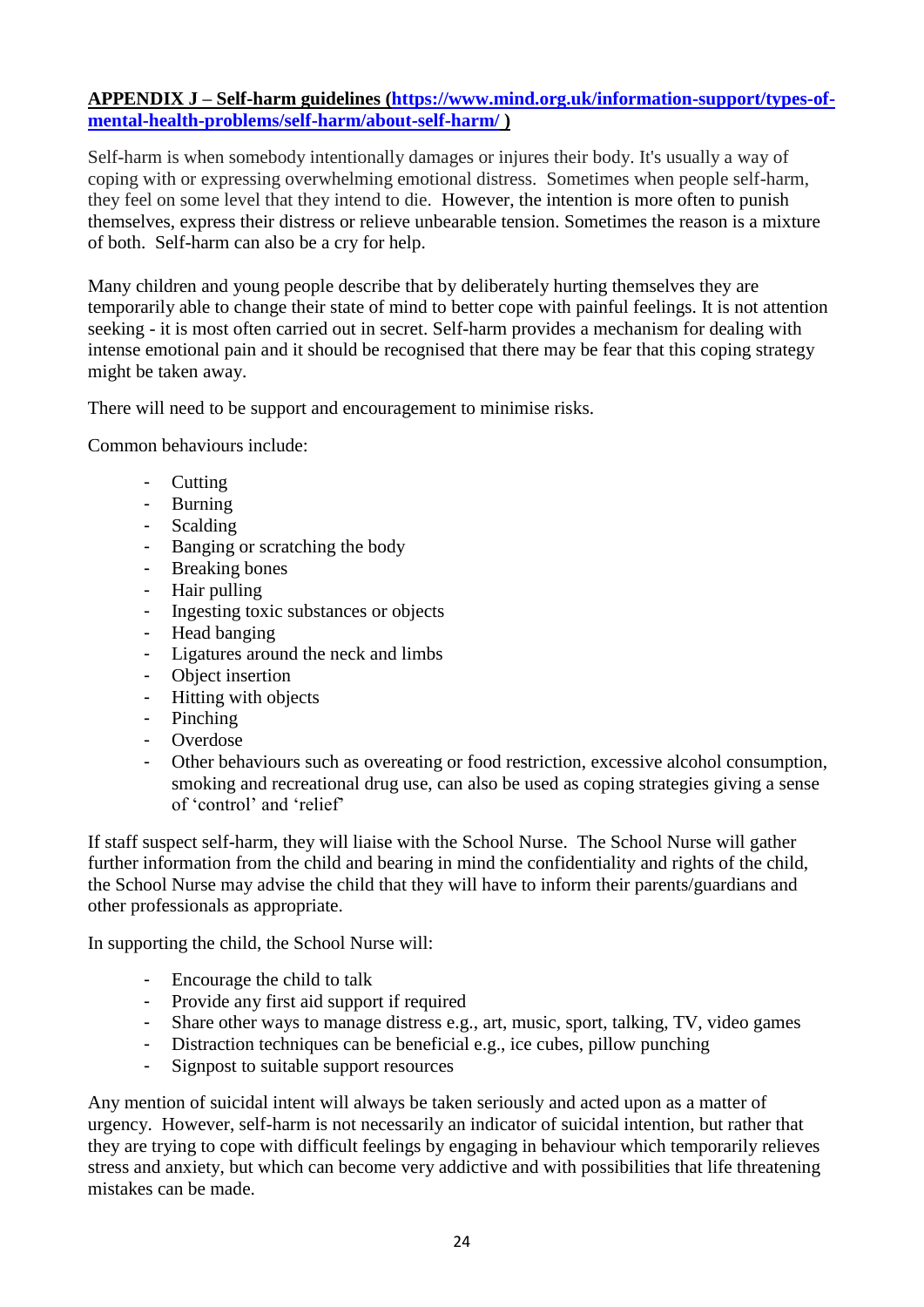# **APPENDIX K - Management of infectious diseases**

All information is taken from Guidance on infection control in schools and other childcare settings [\(https://www.publichealth.hscni.net/sites/default/files/Guidance\\_on\\_infection\\_control\\_in%20school](https://www.publichealth.hscni.net/sites/default/files/Guidance_on_infection_control_in%20schools_poster.pdf) s poster.pdf, Public Health Agency). This is from Public Health England's Guidelines. If we believe that any child in school is suffering from a notifiable disease identified as such in the Health Protection (Notification) Regulations 2013, the School Nurse will liaise with the child's parents/guardian, registered GP Practice and the local health protection team (HPT)

### *Management measures:*

- To monitor that both staff and children are off school until symptom free for 48 hours.
- The School Nurse will contact parents to keep children at home if there are any signs of a temperature or if their child is unwell.
- If the child becomes unwell in School and is unable to go home immediately, they are isolated in the sick room or neighbouring dormitories.
- Ensure that systems for the control of the infection within the School are put into immediate effect after consultation with the Headmaster and the HPT - consider suspending outside school activities.
- Headmaster should be responsible, in consultation with the School Nurses and the HPT for producing information either verbally or written for parents when required.
- The School will ensure that adequate hygiene facilities and appropriate practices are adhered to at all times, but especially when dealing with bodily fluids i.e., faeces, vomit, blood, urine and saliva. This is essential to reduce the spread of infection and to prevent the outbreak escalating.
- Good hygiene is maintained by washing hands frequently with soap and water to reduce the spread of infection.
- Hard surfaces (e.g., work tops, desktops, door handles, stair handrails) are cleaned frequently using normal cleaning products.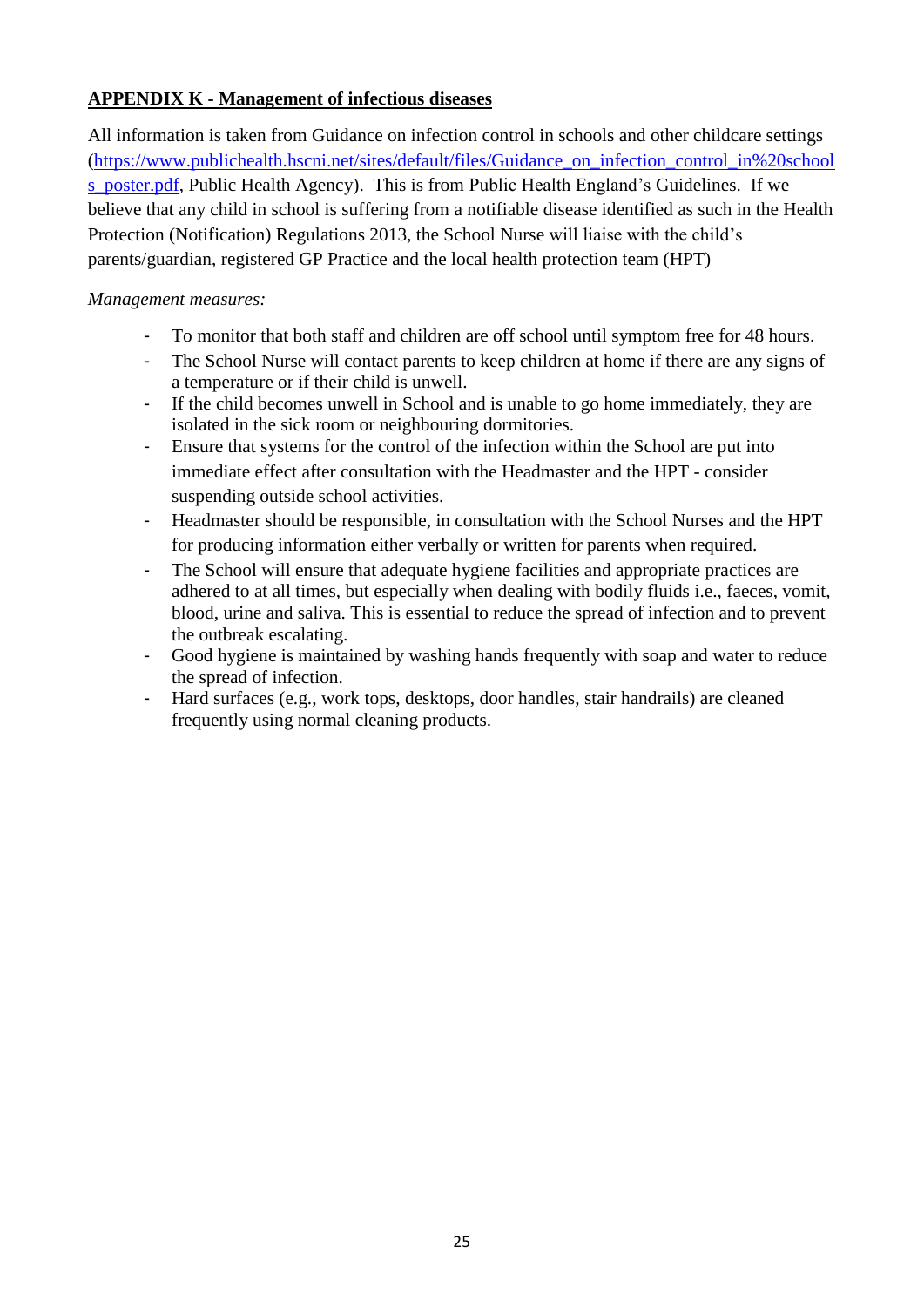**APPENDIX L - Management of needle stick injuries [\(https://www.nhs.uk/common-health](https://www.nhs.uk/common-health-questions/accidents-first-aid-and-treatments/what-should-i-do-if-i-injure-myself-with-a-used-needle/#:~:text=If%20you%20pierce%20or%20puncture,while%20you)[questions/accidents-first-aid-and-treatments/what-should-i-do-if-i-injure-myself-with-a-used](https://www.nhs.uk/common-health-questions/accidents-first-aid-and-treatments/what-should-i-do-if-i-injure-myself-with-a-used-needle/#:~:text=If%20you%20pierce%20or%20puncture,while%20you)[needle/#:~:text=If%20you%20pierce%20or%20puncture,while%20you're%20washing%20it](https://www.nhs.uk/common-health-questions/accidents-first-aid-and-treatments/what-should-i-do-if-i-injure-myself-with-a-used-needle/#:~:text=If%20you%20pierce%20or%20puncture,while%20you) )**

In the event that skin is pierced or punctured with a used needle, the following guidelines must be followed immediately:

- Encourage the wound to bleed, ideally by holding it under running water
- Wash the wound using running water and plenty of soap
- Don't scrub the wound while you're washing it
- Don't suck the wound
- Dry the wound and cover it with a waterproof plaster or dressing

The School Nurse will record the incident in the accident book and if needed refer you to a Doctor.

The Surgery has a sharps bin (a specially designed rigid box with a lid) for disposal of sharps such as needles or lancets used with finger-pricking devices.

Used needles or similar medical supplies will be disposed of into the sharps bin immediately and not taken out again. Sharps bins will only be filled to the manufacturers' line and will be disposed of when full.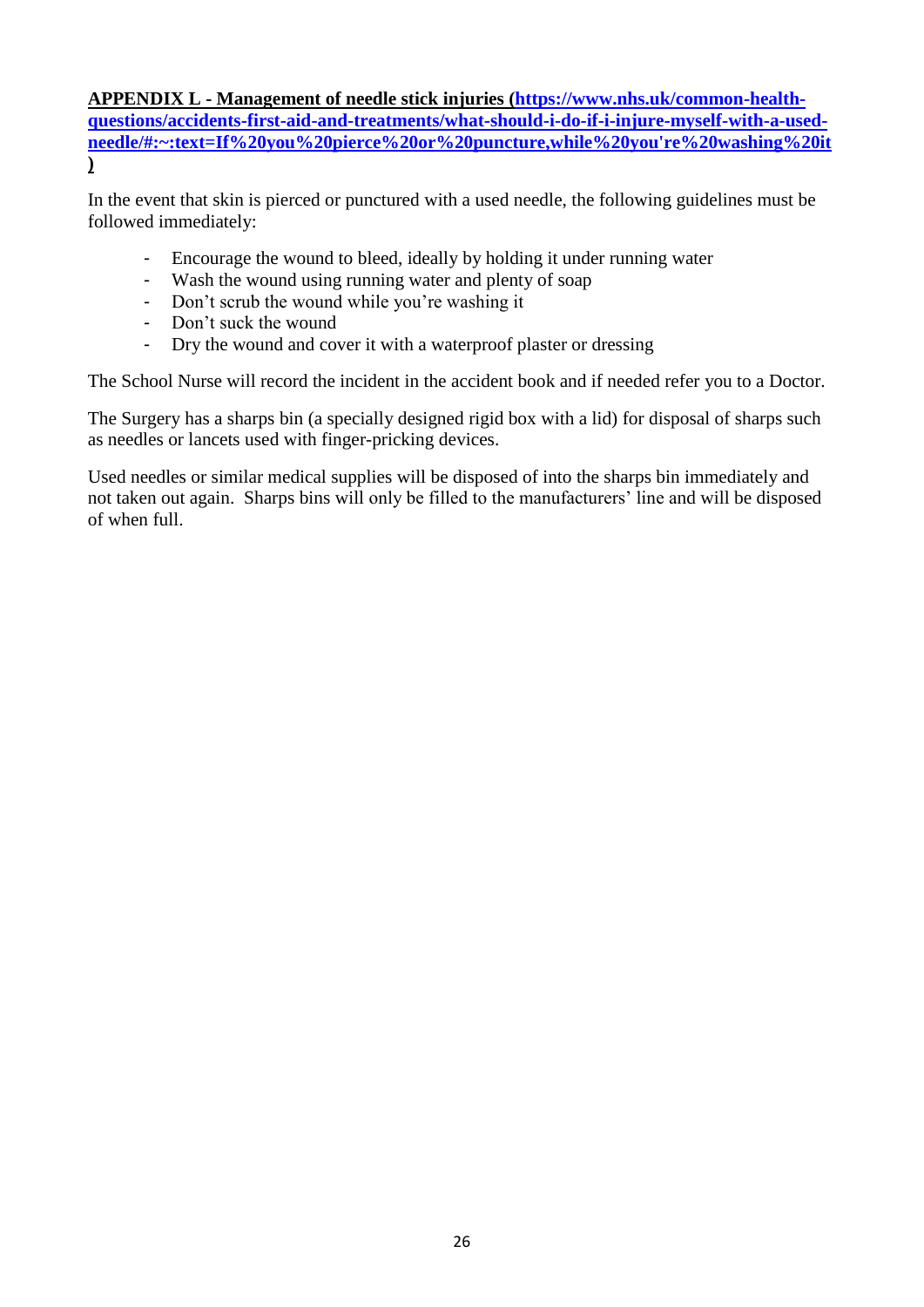# **APPENDIX M - Head Lice [\(https://www.nhs.uk/conditions/head-lice-and-nits/](https://www.nhs.uk/conditions/head-lice-and-nits/) )**

Head lice and nits are very common in young children. They don't have anything to do with dirty hair and are usually picked up from head-to-head contact.

The only way to be sure someone has head lice is by finding live lice or eggs. You can do this by combing their hair with a special fine-toothed comb (detection comb). You can buy these online or at pharmacies.

Parents are requested to check their children's hair carefully once a week, and should any lice and/or eggs/nits (empty egg cases) be found, to treat as soon as possible.

#### *Detection:*

You will need a special fine-toothed detector comb (for example, the 'Nitty Gritty' comb is very effective). Wash hair using an ordinary shampoo, towel dry and apply lots of conditioner. ·Make sure you have good lighting. First, comb the hair with an ordinary comb. Then using the detecting comb, begin at the top of the head, touching the scalp and draw the comb slowly down towards the ends of the hair. Check the teeth comb carefully after each section is combed (wipe comb on a tissue or rinse in basin of clean water). Do this regularly and check all members of the family at the same time.

#### *Treatments:*

Head lice treatments are available to buy from pharmacies, supermarkets and online. You don't usually need to see your GP.

The main treatments are:

1) Lotions or sprays that kill head lice – these can be very effective, but some aren't suitable for pregnant or breastfeeding women, or for children under two. Make sure you carefully follow the instructions that come with the treatment you choose. A pharmacist can advise you about the treatments available if you're not sure which is best for you or your child.

2) Removing head lice with a specially designed fine toothed comb or 'bug busting' treatment method – this is suitable for everyone and relatively inexpensive, but needs to be repeated several times and can take a long time to do thoroughly.

Wet combing physically removes the lice from the hair, preventing them maturing and spreading. Apply conditioner and use a detector comb in the same way as for detection. It can take 20-30 minutes to remove all the lice. Make sure you use clean water for final rinse. Do wet combing on days 1, 5, 9 and 13 to catch any newly hatched head lice. Check again that everyone's hair is free of lice on day 17.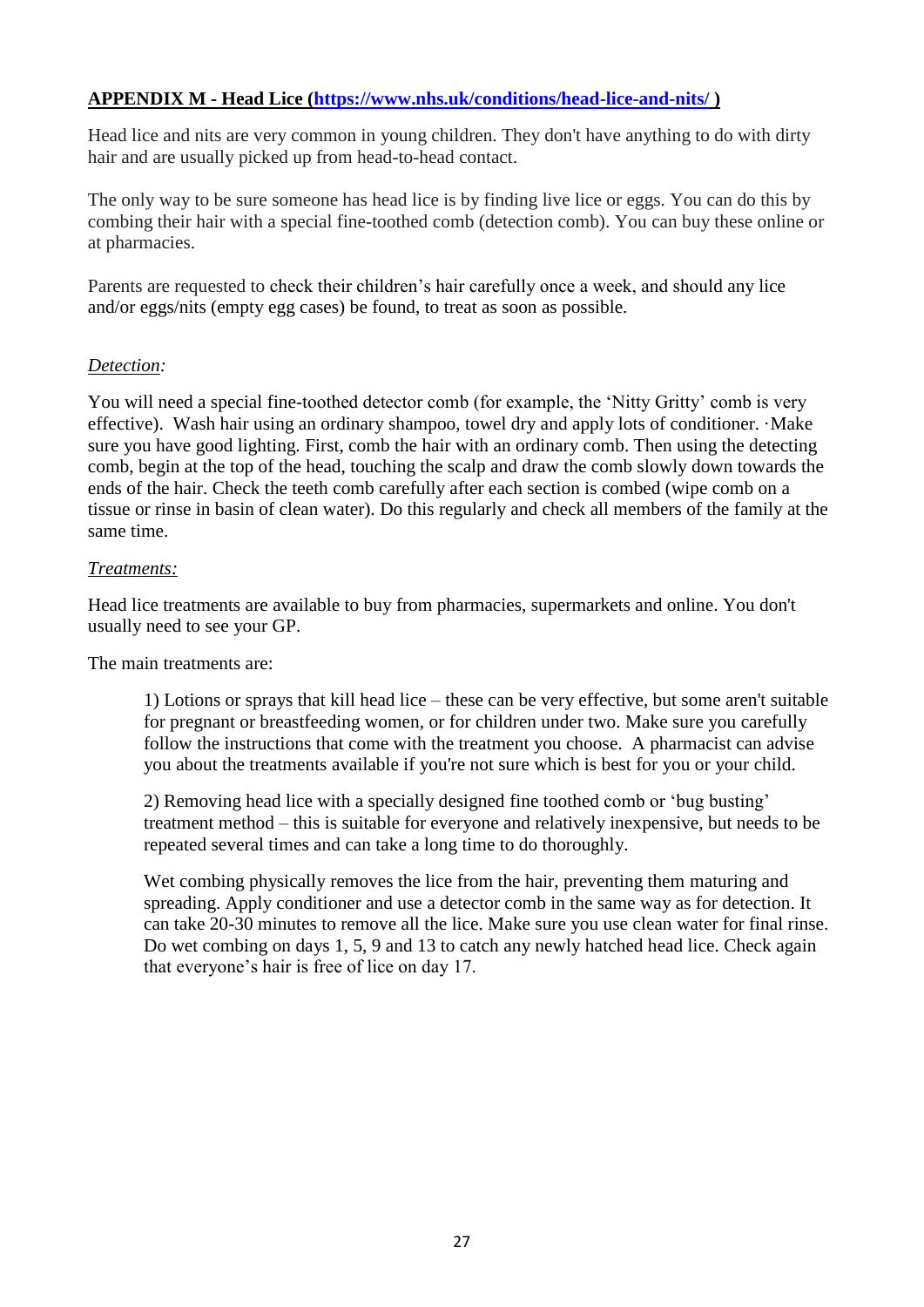#### **APPENDIX N - Dental Management [\(https://www.nhs.uk/conditions/knocked-out-tooth/](https://www.nhs.uk/conditions/knocked-out-tooth/) )**

All children who sustain injuries involving teeth are to be sent to the School Nurse for assessment in the Surgery. If appropriate, dental injuries will be referred to a dentist via parents/carers.

All whole or fragments of teeth knocked out will be placed in a labelled container with milk and sent with the child to the dentist. If milk is not available, the tooth or fragment should be wrapped into some plastic with the patient's saliva.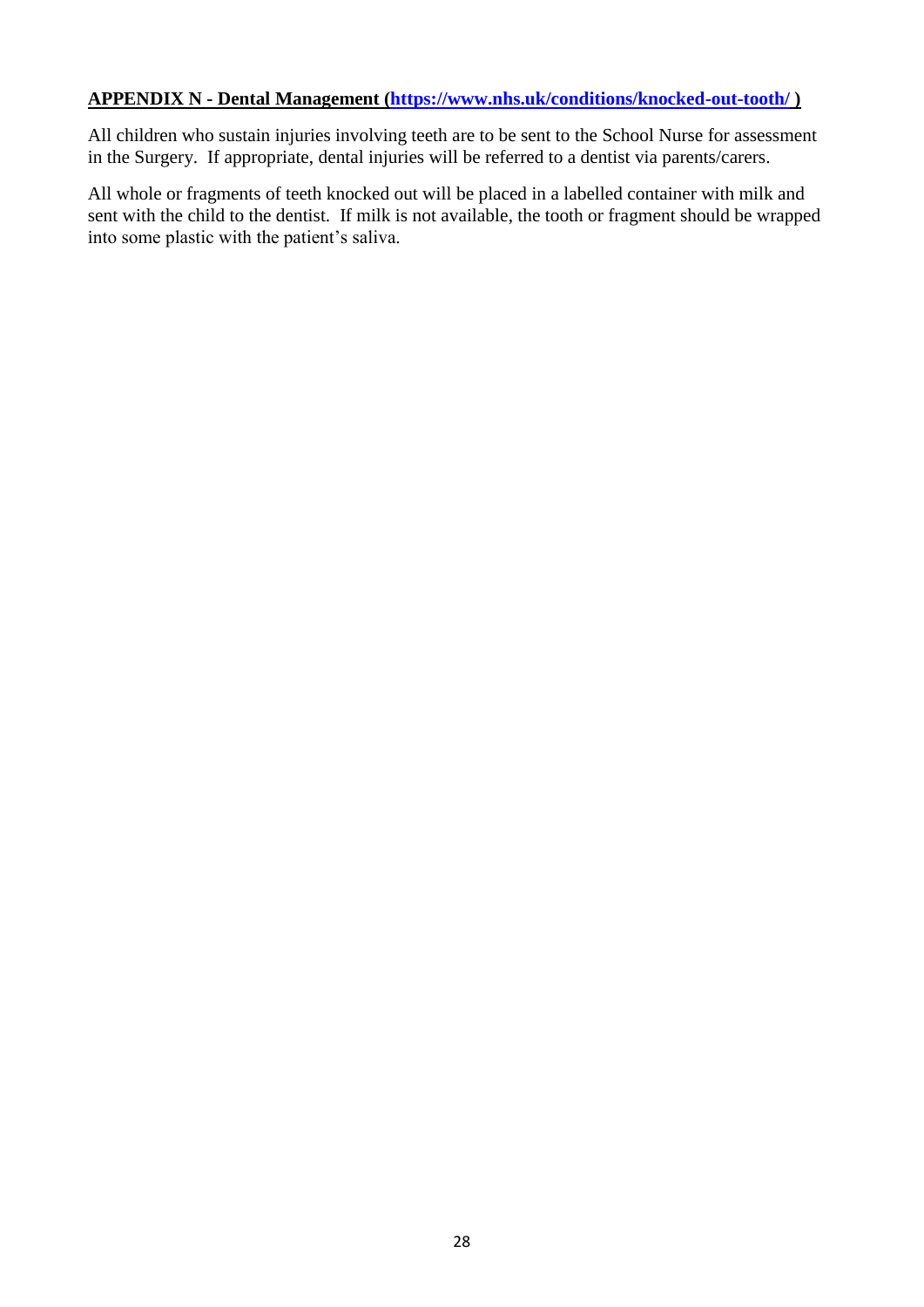#### **APPENDIX O - Tick bite management [\(https://www.nhs.uk/conditions/lyme-disease/\)](https://www.nhs.uk/conditions/lyme-disease/); <https://www.nhsinform.scot/illnesses-and-conditions/injuries/skin-injuries/tick-bites> )**

Ticks are small, spider-like creatures that feed on the blood of animals, including people.

Ticks can survive in many places, but prefer moist areas with dense vegetation or long grass. Ticks can be found throughout the year, but are most active between spring and autumn. Ticks don't jump or fly, but wait until an animal or person brushes past to climb on. They then bite to attach to the skin, bury their heads and mandibles into the skin and feed on blood. The first sign of their presence is an engorged body about the size of a grain of rice on the skin or in the hair.

When the children cross the common to the games field, staff will ask the children to keep to the mown paths where the grass is shorter, to reduce the risk of being bitten by a tick. The children are also encouraged to wear their long sports trousers.

Once a tick bite is detected it is important to remove the tick with a tick removal tool as soon as possible, to reduce the risk of becoming ill. It is thought only a small proportion of ticks carry the bacteria that cause Lyme disease, so being bitten by a tick does not mean you or your child/children will definitely be infected. However, it is important to be aware of the risk and seek medical advice if you or your child/children start to feel unwell.

If a child is found, or suspected, to have been bitten by a tick, the School Nurse will notify parents/carers as soon as possible.

#### *Removal of a tick:*

- Do not be tempted to pull it out because any mouthparts left in the skin can cause a local infection.

- The safest way to remove a tick is to use a pair of fine-tipped tweezers, or a tick removal tool available from pharmacies.

- Grasp the tick as close to the skin as possible and pull upwards slowly and firmly.

- Once removed, apply antiseptic to the bite area, or wash with soap and water and observe the bite area for several weeks for any changes.

- Contact GP if feeling unwell and advise them regarding recent tick bite.

Alternatively visit the local Minor Injuries Unit where the tick will be removed professionally, and the child checked for infection.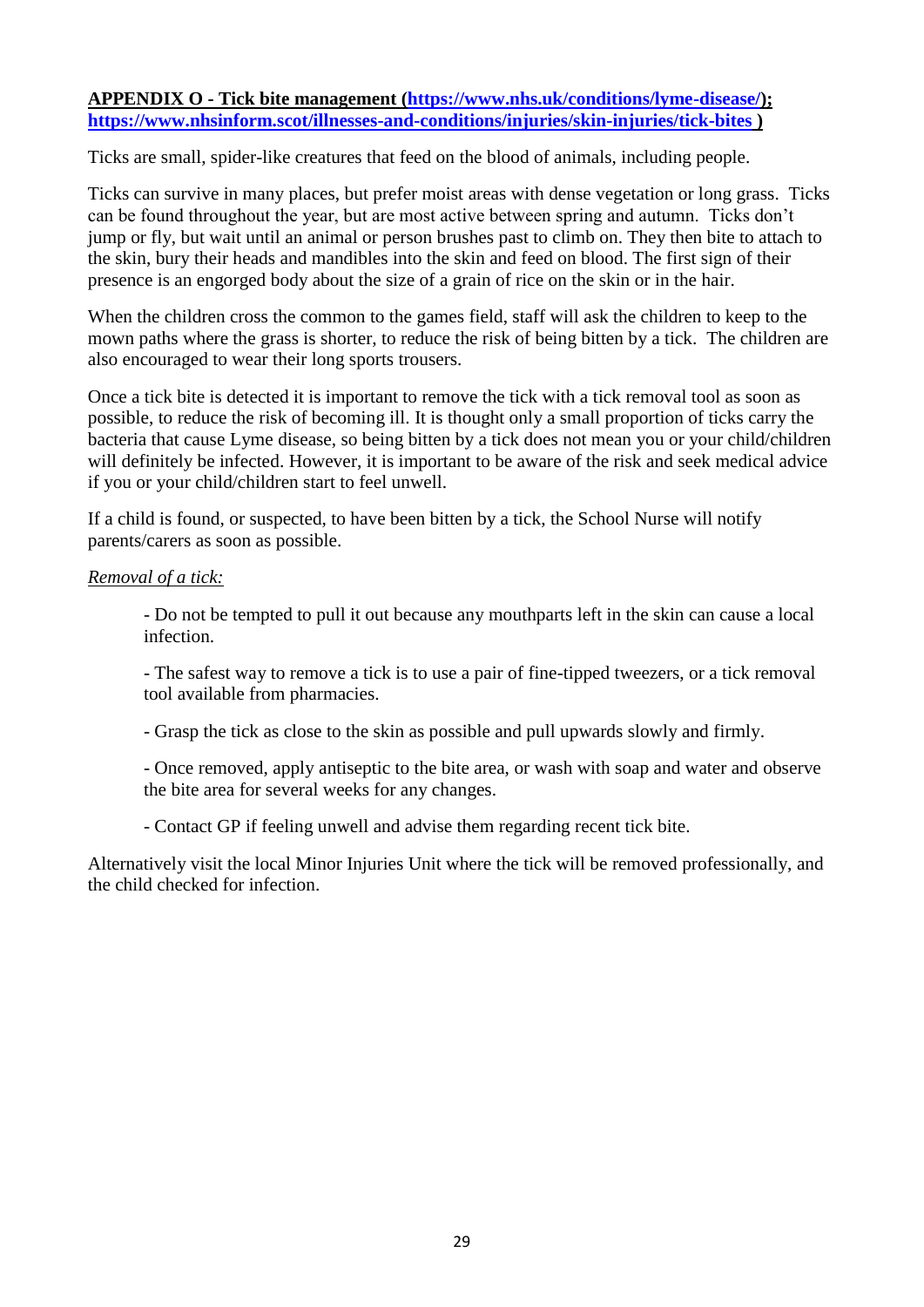# **APPENDIX P - Spillage of Bodily Fluids**

If an accident has occurred where body fluids have been spilt, the School Nurse/Matron/EYFS Assistant will attend.

1. Protective gloves and apron should be put on before clearing up.

2. Ready prepared single application clean up kits should be collected from the cupboard under the Surgery sink.

3. Use absorbent granules and disinfectant.

Place all fluids, soiled paper towels and cloths, gloves and apron in yellow bag and place in 'soiled dressings' bin behind the Surgery door. This bin is replaced every four weeks by a commercial waste disposal company.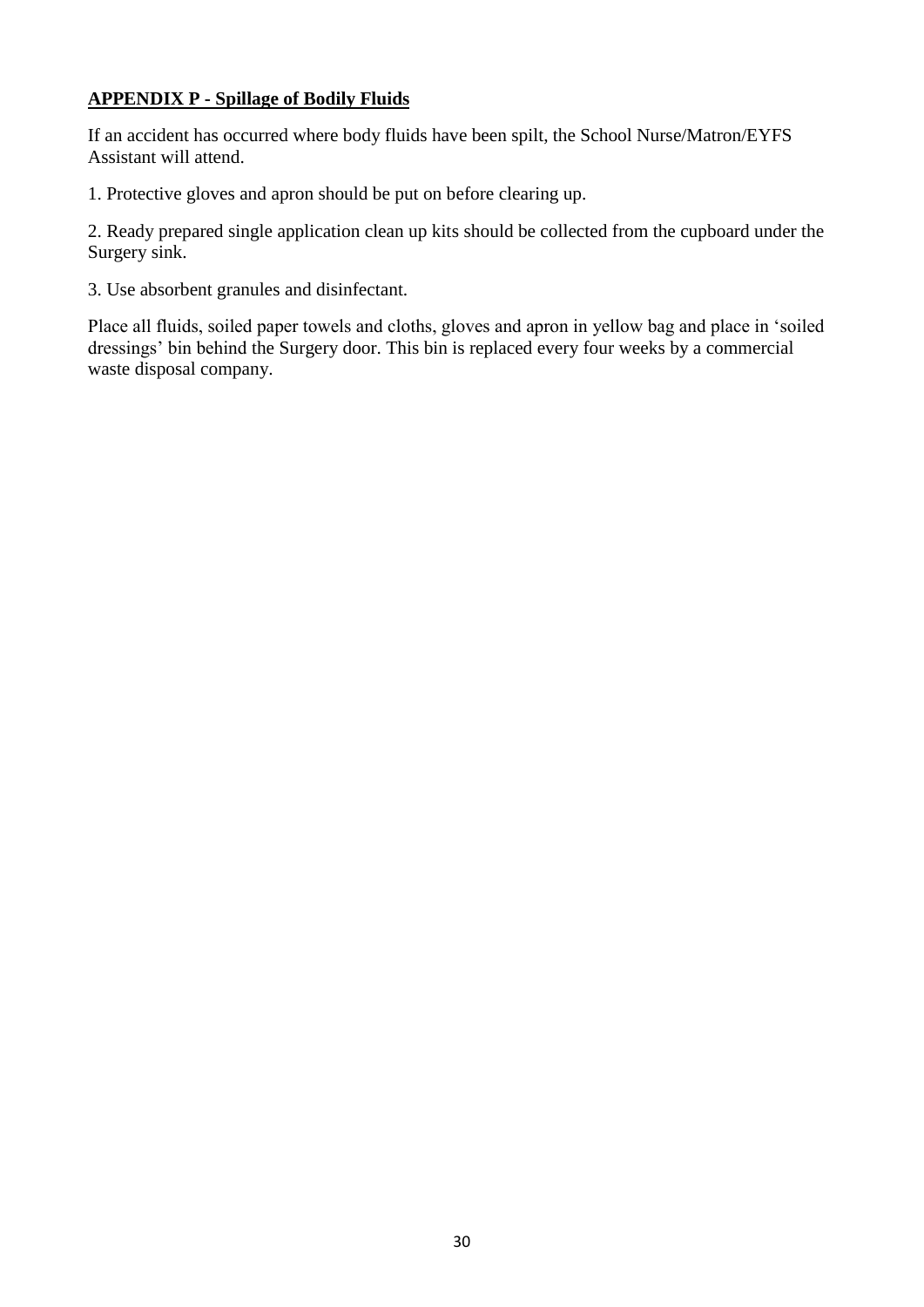# **APPENDIX Q – Continence [\(https://www.eric.org.uk/](https://www.eric.org.uk/) )**

Bladder and bowel issues in childhood are very common. These problems can include difficulties with daytime wetting and/or soiling, constipation and night-time wetting, also known as nocturnal enuresis. Younger children are affected more than older children, but problems can happen at any age.

The School recognises that continence issues can cause significant anxiety and embarrassment for the child and their parents/carers.

The School Nurse and class teachers will work together with the parents/carers and the child regarding any continence issues and if appropriate will draw up an IHCP that fully supports the child's continence needs at school, ensuring that the best possible support is in place for the child.

Boarders with night-time wetting issues are appropriately supported in managing this common childhood problem and avoiding undue embarrassment.

The management of the enuresis is discussed with parent and child prior to his/her start of boarding and mutually agreeable support will be put in place and all boarding staff will be informed.

The School Nurses are happy to offer evidence-based advice and support on enuresis and can also provide support in referral on to the NHS Children's Continence Service in Gloucestershire via the Public Health Team (School Nurses/Health Visitors) for initial assessment and possible treatment prior to a Specialist Nurse involvement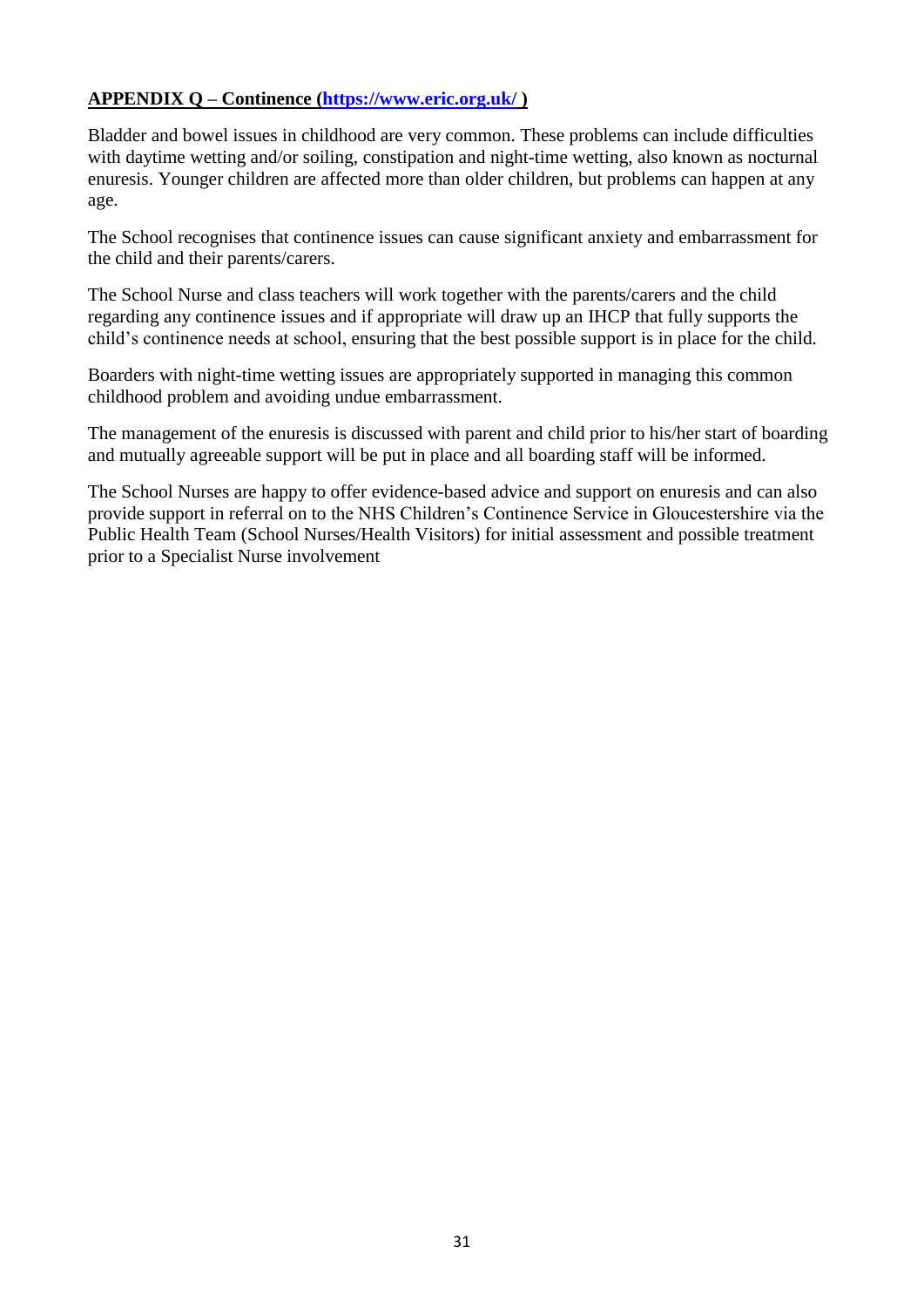## **APPENDIX R - Verruca Management [\(https://www.nhs.uk/conditions/warts-and-verrucas/](https://www.nhs.uk/conditions/warts-and-verrucas/) )**

Verrucae are warts on the feet usually on the sole of the foot or on the pads of the toes. They are caused by a virus. They may multiply but eventually the body will develop an immunity to them, and the verrucae will disappear. This can take a month to 2 years and sometimes more. They can be left untreated or can be treated with a variety of preparations available from the pharmacy over the counter.

If a parent wishes to purchase verruca socks for their child to wear for swimming, this is perfectly acceptable so long as the child is taught to put their own socks on and take them off.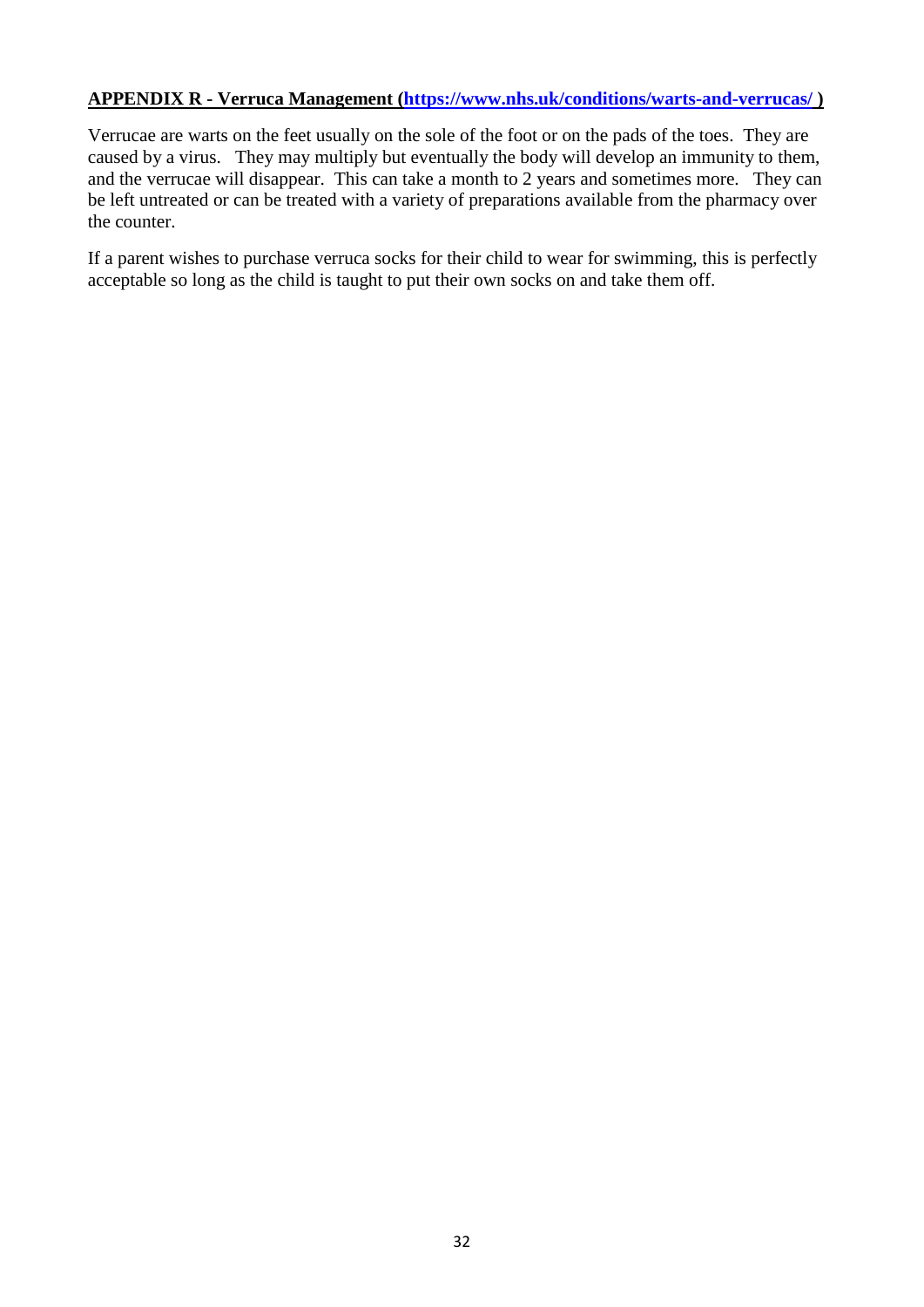# **APPENDIX S – Management of a Cardiac Arrest and use of Automated External Defibrillator**

Cardiac arrest is when the heart stops pumping blood around the body. It can be triggered by a failure of the normal electrical pathway in the heart, causing it to go into an abnormal rhythm or to stop beating entirely. Oxygen will not be able to reach the brain and other vital organs. When a cardiac arrest occurs, the individual will lose consciousness and their breathing will become abnormal or stop. If basic life support is not provided immediately, the chances of survival are greatly reduced. Cardiac arrest can affect people of any age and happen without warning. When a cardiac arrest occurs, cardiopulmonary resuscitation (CPR) can help to circulate oxygen to the body's vital organs. This will help prevent further deterioration so that defibrillation can be administered.

An Automated External Defibrillator (AED) is a machine used to give an electric shock when a person is in cardiac arrest. In the event of cardiac arrest, swift action in the form of early CPR and prompt defibrillation can help save a person's life. The aim of an AED is to increase the rate of survival of people who have sudden cardiac arrests. AEDs make it possible for both trained and non-trained people to administer defibrillation prior to the arrival of Emergency Medical Services. The casualty's chance of survival falls by around 7 - 10% with every minute that defibrillation is delayed (Resuscitation Council (UK) and British Heart Foundation, 2017).

An AED is only to be applied to casualties who are unconscious, without pulse, signs of circulation and normal breathing. The AED will analyse the heart rhythm and advise the operator if a shockable rhythm is detected. If a shockable rhythm is detected, the AED will charge to the appropriate energy level and advise the operator to deliver a shock.

# *Location of AEDs at Beaudesert Park School:*

- 1) Just inside main reception door in the entrance hall, wall mounted on the right-hand side as you enter through main door.
- 2) In the public lobby to the swimming pool
- 3) Inside the Pavilion at the playing fields

#### *Procedure for cardiac arrest:*

The Resuscitation Council (UK) [\(https://www.resus.org.uk/library/2021-resuscitation-guidelines](https://www.resus.org.uk/library/2021-resuscitation-guidelines)) sets the standard for resuscitation training for both the general public as well as Health Care Professionals. These guidelines and procedures have been written in relation to these standards.

In the event of a serious incident, it is of key importance for the member of staff who remains with the casualty to:

- Keep calm, assess the situation and take charge
- Carry out immediate First Aid while waiting for help to arrive
- Leave the casualty where found, unless it is imperative that they are removed from danger
- Send bystanders away from the scene of the incident unless they are able to be of immediate help
- Reassure the casualty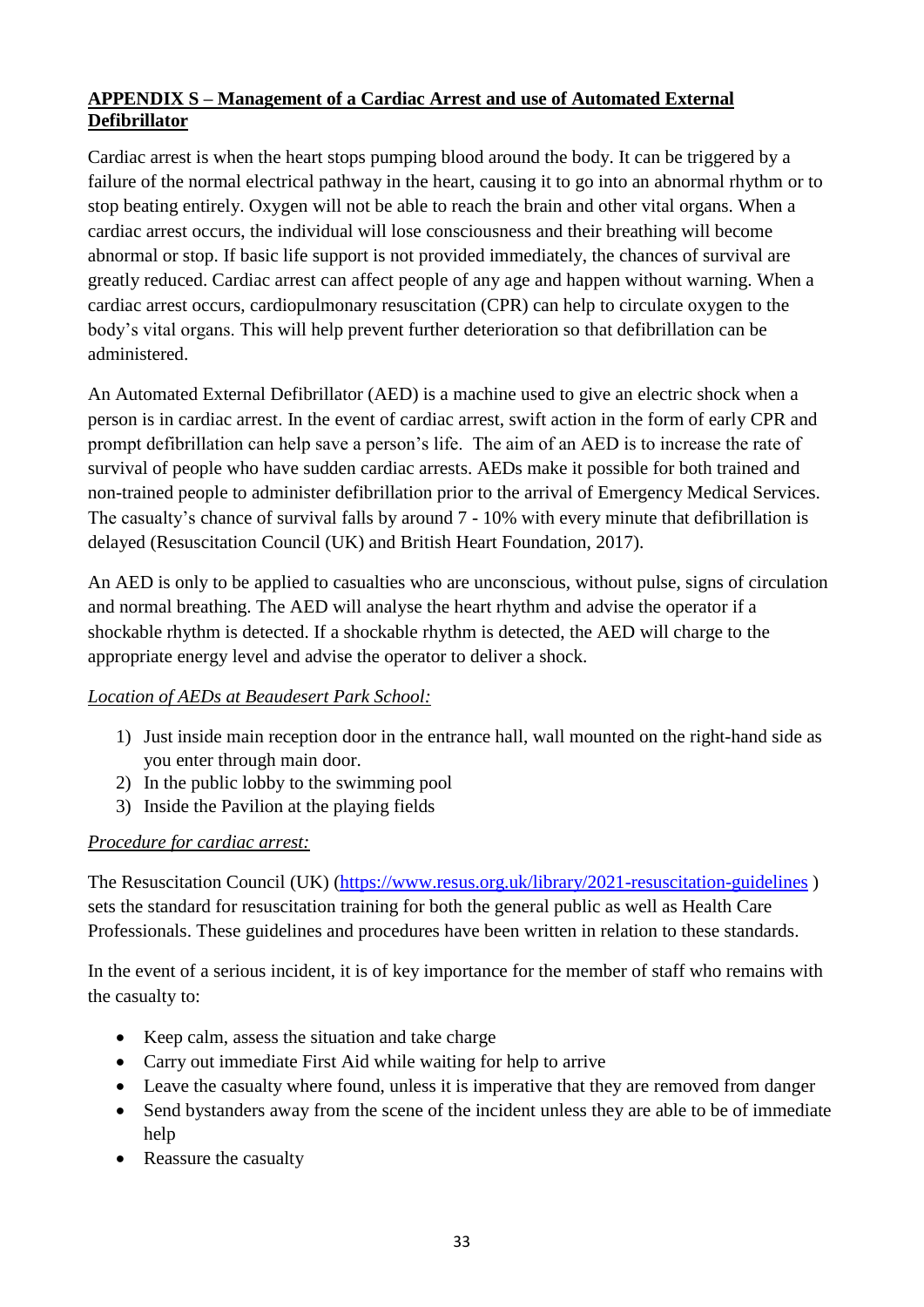For an apparently unconscious casualty:

**D** – Check for, and remove, sources of **Danger**

**R** – Can the casualty **Respond**? Are they conscious? 'Hello, can you hear me? Open your eyes'

If you are alone, and the casualty is unconscious, shout for help!

**A** - If unconscious, turn the casualty onto their back and open the **Airway** using head tilt and chin lift:

- Place your hand on their forehead and gently tilt their head back
- With your fingertip(s) under the point of the casualty's chin, lift the chin
- Do not push on the soft tissues under the chin as this may block the airway
- If you still have difficulty in opening the airway, try the jaw thrust method: place the first two fingers of each hand behind each side of the casualty's mandible (jaw bone) and push the jaw forward

Have a low threshold for suspecting injury to the neck. If you suspect this, try to open the airway using jaw thrust alone. If this is unsuccessful, add head tilt gradually until the airway is open. Establishing an open airway takes priority over concerns about the cervical spine.

**B** – Are they **Breathing**? Look, listen and feel for up to 10 seconds by putting your face close to the casualty's face and looking along the chest:

- **Look** for chest movements
- **Listen** at the casualty's nose and mouth for breath sounds
- **Feel** for air movement on your cheek

In the first few minutes after cardiac arrest the casualty may be taking infrequent, noisy gasps. Do not confuse this with normal breathing. Look, listen, and feel for *no more than* 10 seconds before deciding – if you have any doubts whether breathing is normal, act as if it is not normal.

- On confirmation of an unconscious casualty who is not breathing normally, **dial 999** stating **CARDIAC ARREST**
- Call for additional help if available and ask them to contact the main office in school to alert them of the emergency and location of unconscious casualty. Main office will assign someone to retrieve the nearest AED and bring to emergency scene.

If the casualty is breathing normally but is unconscious, without suspected spinal injury:

 Put casualty in the recovery position on their side. (For suspected spinal injury, maintain open airway in the position that the casualty has been found in).

If the casualty is not breathing and there are no Signs of Life:

# **C** – **Circulation** - Carry out CPR as follows:

- For a young person or child, give 5 initial rescue breaths. Follow these with 30 chest compressions and 2 rescue breaths, repeating this sequence until help arrives, or the casualty's breathing restarts.
- For an adult, start 30 chest compressions, then open the airway and give 2 rescue breaths, repeating this sequence until help arrives, or the casualty's breathing restarts.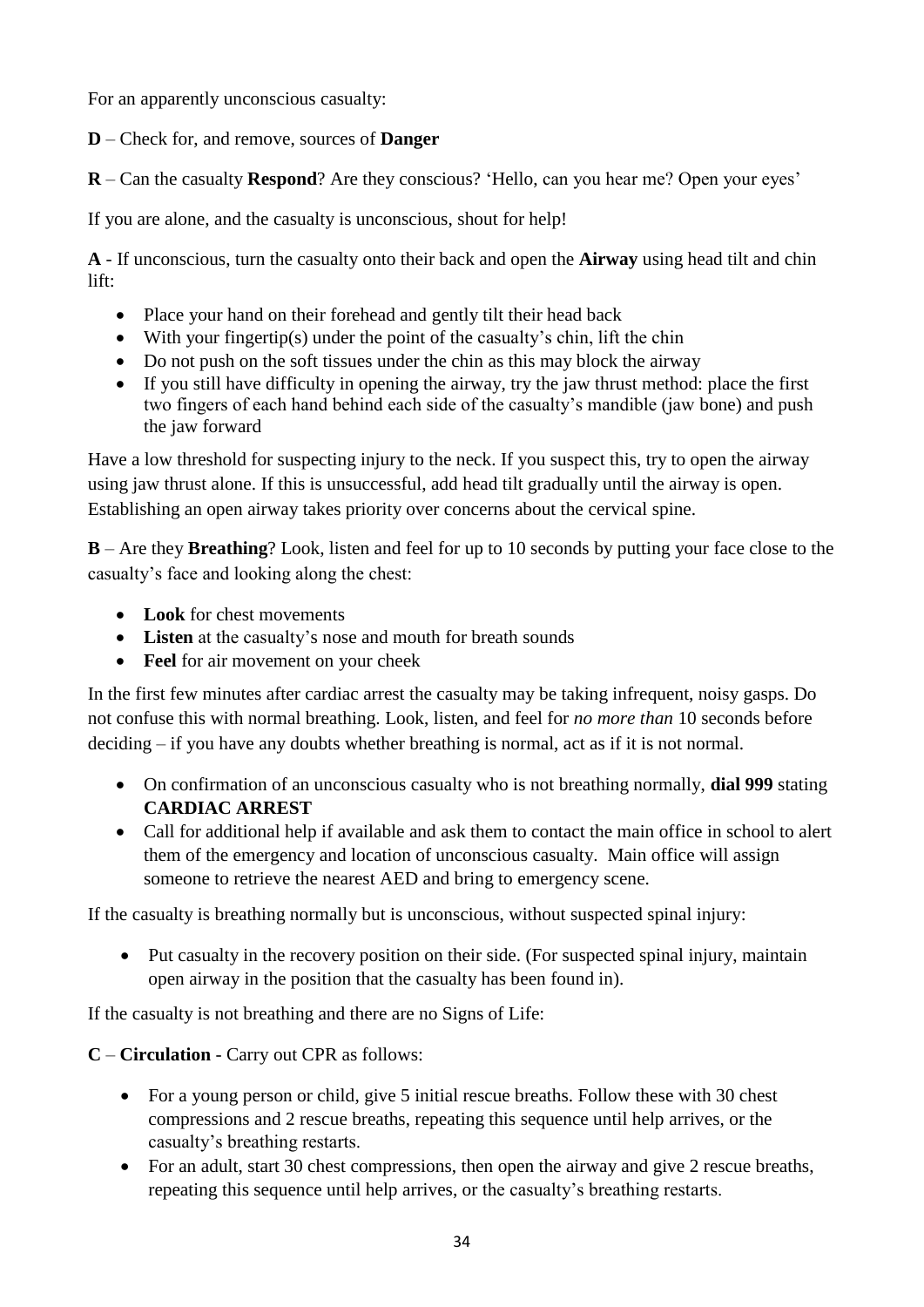• Continue with chest compressions and rescue breaths at a ratio of 30:2

# *Procedure for use of AED:*

The following sequence applies to the use of automatic AEDs in a casualty who is found to be unconscious and not breathing normally:

- Assess casualty scene safely
- Administer normal good quality CPR, as outlined above, until the AED is brought to the scene and is available for use – do not delay CPR. It is not recommended to administer CPR for a certain length of time before using the AED
- This early CPR is vital and must only be interrupted when it is necessary for the AED to analyse the rhythm and deliver the shock
- As soon as the AED arrives continue with CPR until it is switched on. If you are alone, stop CPR and switch on the AED
- Follow the voice prompts
- Attach the AED pads electrodes to the casualty's bare chest

Placement of AED pads:

- A picture of their correct placement is shown on the pads themselves – you must ensure though that one pad is lower than the other

- The aim of pad placement regardless of age is to position the pads so that they deliver a shock right through the heart

- You can use **adult** pads for a **child** less than 8 years, but you may have to apply them differently than shown on the pads: apply one on the front of the chest, the other on the back, so they do not touch

- If positions are reversed it does not matter as removing them to replace correctly will waste time and may not adhere to skin when re-attached

- The casualty's chest must be sufficiently exposed to enable correct pad placement – it may be necessary to shave the casualty's chest if excessively hairy. This will ensure the shock delivered is effective. Razors can be found in pack with the AED.

Ensure that nobody touches the casualty while the AED is analysing the heart's rhythm:

- $\bullet$  If a shock is indicated ensure nobody touches the patient whilst the AED automatically delivers the shock
- If no shock is indicated, resume CPR immediately using a ratio of 30 compressions to 2 rescue breaths and continue as directed by the voice prompts
- Continue to follow the AED prompts until qualified help arrives and takes over responsibility or the casualty starts showing signs of regaining consciousness (e.g., coughing, opening eyes, moving purposefully and starts to breathe normally)

Defibrillation if casualty is wet:

 As long as there is no direct contact between the user and the casualty when the shock is delivered, there is no direct pathway that the electricity can take that would cause the user to experience a shock.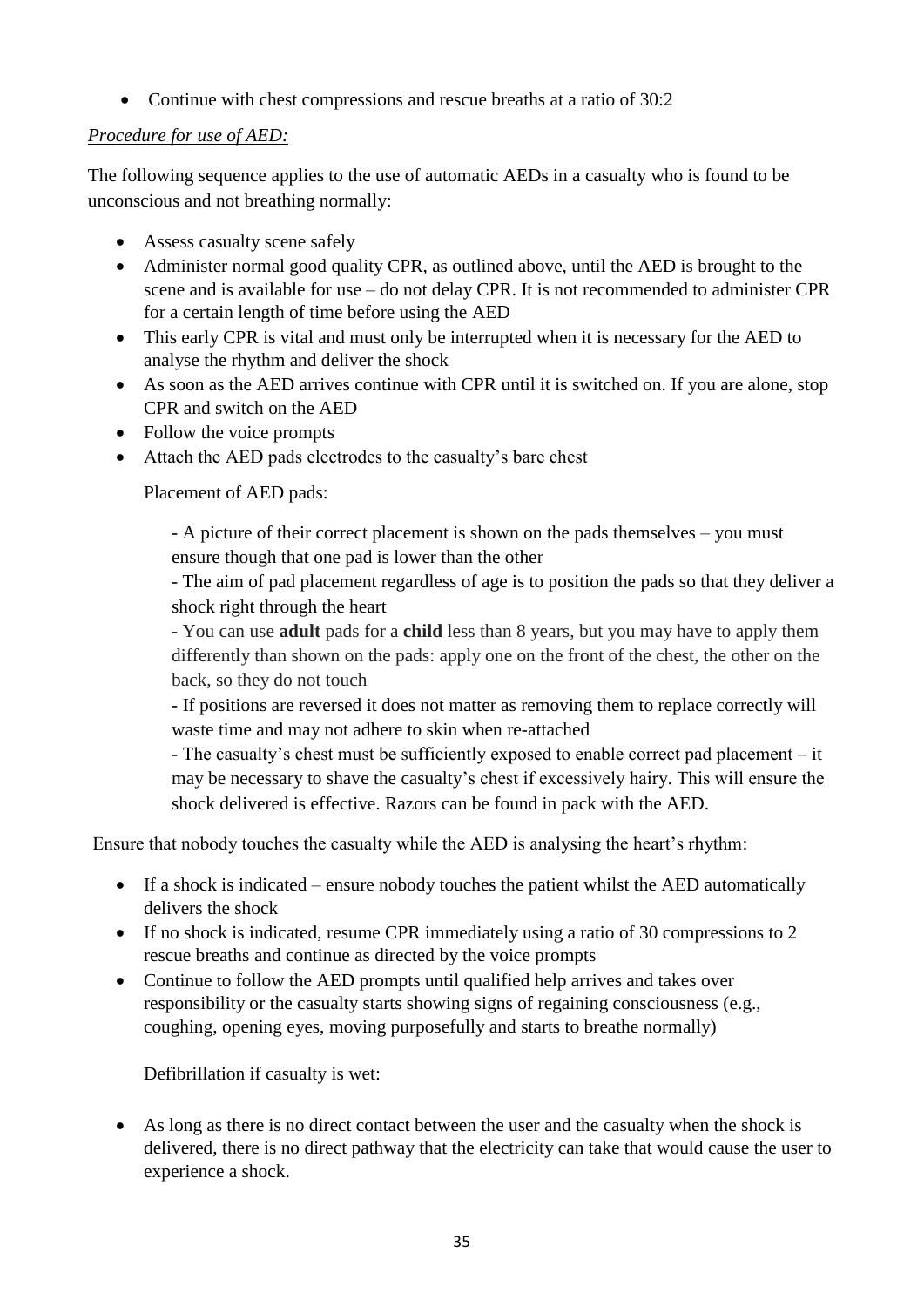- Try to dry the casualty's chest so that the adhesive AED pads will stick towel for drying can be found in the pack in the AED.
- $\bullet$  If the casualty is in the water lift the casualty out on to the side before attempting to use the defibrillator
- The use of an AED is NOT recommended in children aged less than 1 year

# *Routine maintenance and safety checks of AED:*

- AEDs are located in areas that are immediately accessible to staff
- UK standardised signs as recommended by the Resuscitation Council (UK) are utilised to highlight the AED locations
- All staff know where AEDs are located as part of their induction
- Should any member of staff have any concerns regarding the AEDs they must notify the school nurses
- AEDs are maintained in accordance with the manufacturer's instructions modern AEDs undertake regular self-tests and, if a problem is detected, will indicate this by means of a warning sign or light on the machine
- It is the responsibility of the school nurses to ensure that weekly and monthly checks of the AEDs are carried out and recorded on the AED checklist
- Most AEDs will store data, which can subsequently be used to assist with ongoing patient care. The school nurses will therefore contact the local ambulance service after an AED has been used and make arrangements for the data to be downloaded
- The school nurses will ensure that the AED is ready for use again by replacing pads and other consumables as required, and ensure that it is not displaying any warning lights or messages
- Where a cardiac arrest occurs as a result of an accident or act of physical violence arising out of or in connection with work, this may constitute a reportable incident under the Reporting of Injuries, Diseases and Dangerous Occurrences Regulations 2013 (RIDDOR)